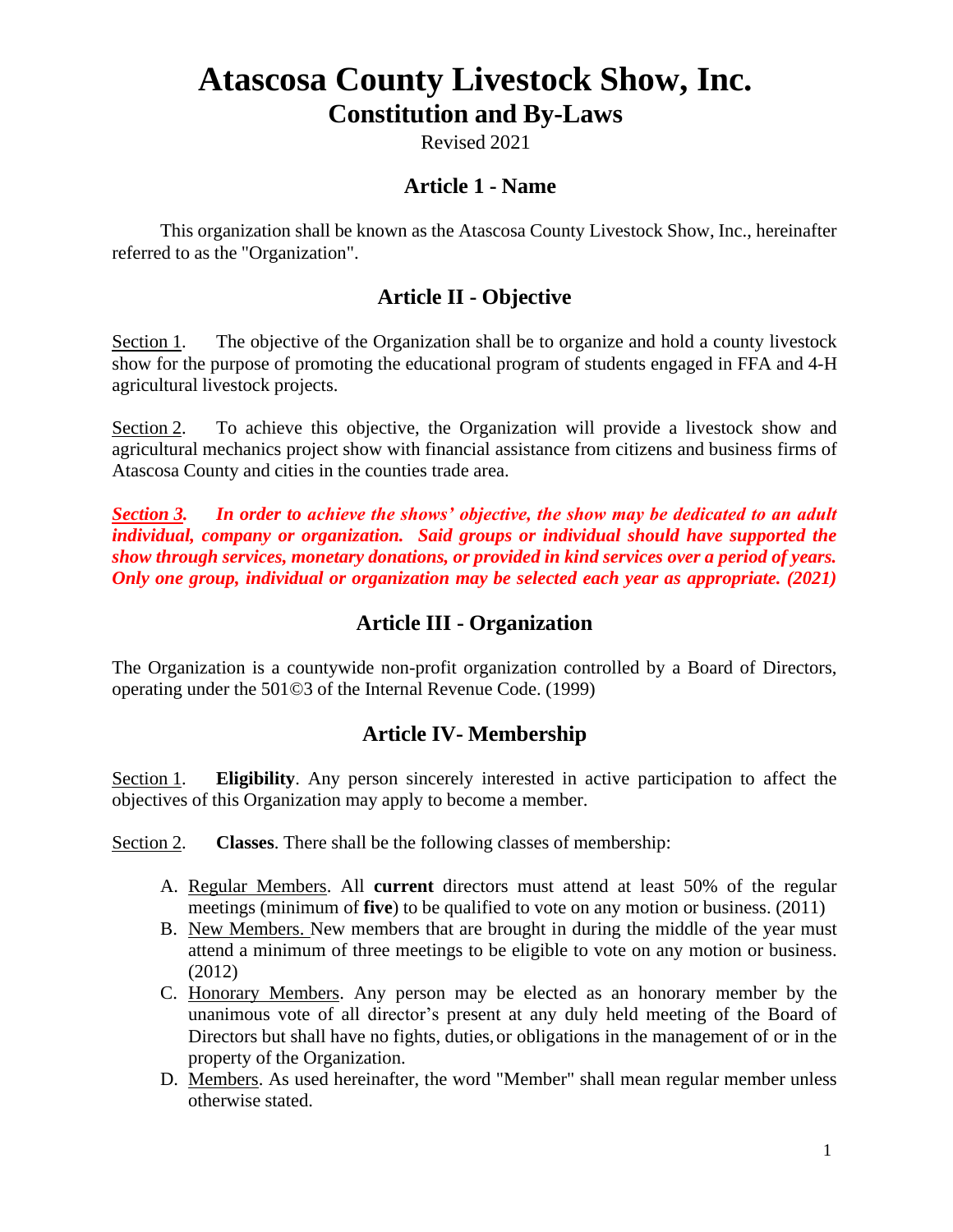### **Article V-Meetings**

Section 1. **Annual Meeting.** The annual meeting of the members of the organization shall be held in April at the regularly scheduled meeting, unless otherwise notified (1999), for the purpose of receiving reports, and for the transaction of such other business as may properly come before the meeting as appearing on the agenda. (1999)

Section 2. **Notice of Meeting.** Notice of each annual meeting of the members shall be mailed or otherwise delivered to each member at his last recorded address at least seven days in advance thereof setting forth the place, time, and purpose of the meeting; or in lieu thereof, notice may be given in such form as may be authorized by the directors (1999), from time to time, at a regularly convened meeting.

Section 3. **Special Meetings.** Special meetings of the members may be called by the Board of Directors or by the Secretary or President at their discretion. Upon the written request of ten members, the president shall call a special meeting to consider a specific subject. No business other than that specified in the notice of the meeting shall be transacted at any special meeting of the members.

Section 4. All regular scheduled meetings of the Atascosa County Livestock Show, Inc., are open to the general public, excluding all executive sessions. (1999)

#### Section 5. **Board Meeting Public Participation (2018)**

- A. Limit on Participation. Audience participation at a board meeting is limited to the public comment portion of the meeting designated for that purpose. At all other times during a Board meeting the audience shall not enter into discussion or debate on matters being considered by the Board, unless requested by the presiding officer.
- B. Public Comment. At regular meetings the Board shall allot an amount of time to hear persons who desire to make comments to the Board. Person who wish to participate in this portion of the meeting shall sign up with the presiding officer or designee before the meeting begins and shall indicate the topic about which they wish to speak. No presentation shall exceed five minutes. Delegations o two or more shall appoint one person to present their view before the Board.
- C. Complainants and Concerns. The presiding officer or designee shall determine whether a person addressing the Board has attempted to solve a matter administratively through resolution channels established by policy. If not, the person shall be referred to the appropriate policy (ACLS Constitution & Bylaws) to seek resolution.
- D. Disruption. The Board shall not tolerate disruption of the meeting by members of the audience. If after at least one warning from the presiding officer, any person continues to disrupt the meeting by his or her words or actions, the presiding officer may request assistance from law enforcement officials to have the person removed from the meeting.

Section 6. **Rules of Order**. Roberts Rules of Order shall govern the proceeding of all meetings, except where same conflicts with the constitution or by-laws of the Organization. (1999)

#### **Article VI- Board of Directors**

Section 1. **Board of Directors.** The management of the property and affairs of the organization shall be vested in the Board of Directors. The directors shall, upon election, immediately enter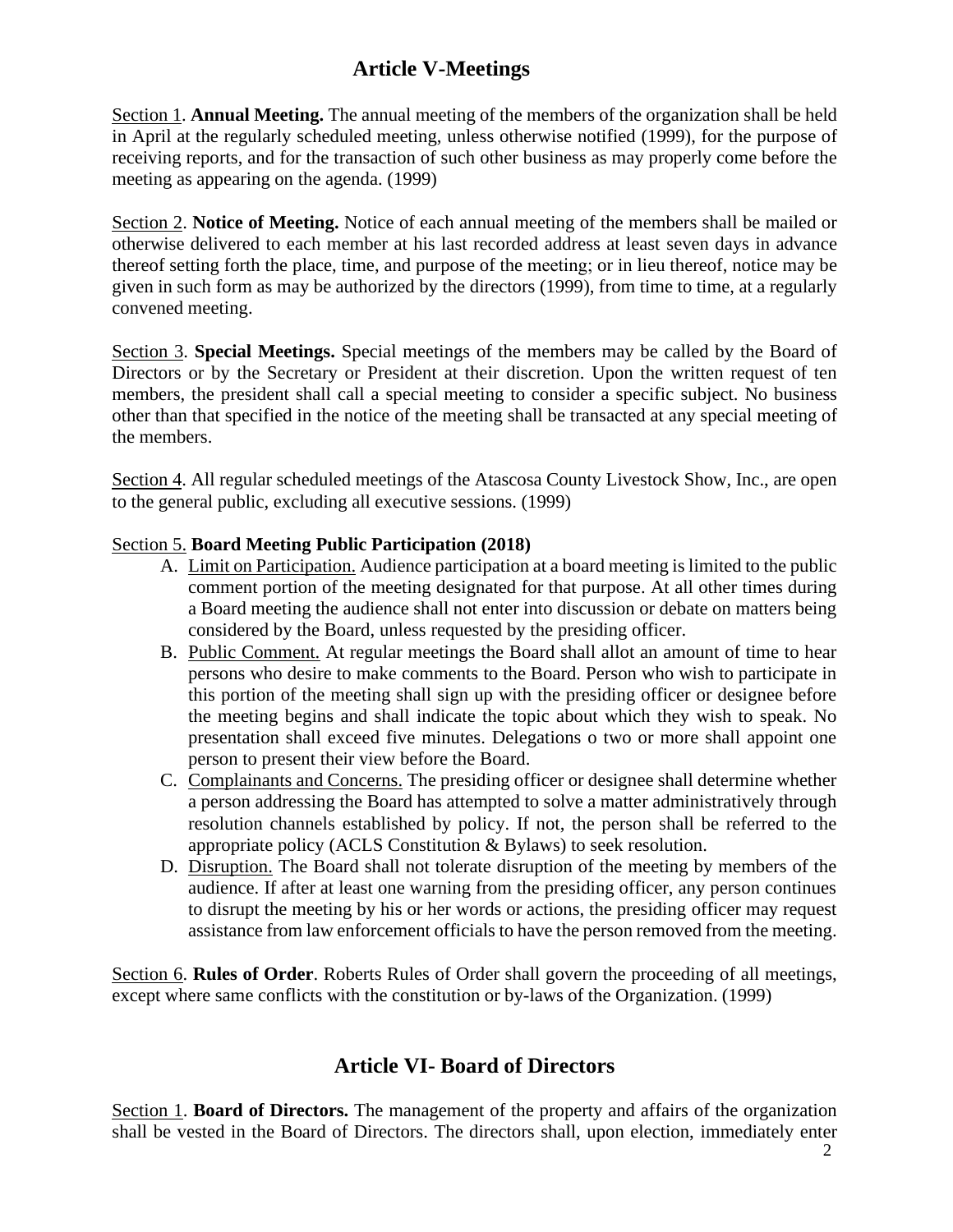upon the performance of their duties and shall continue in office until their successors have been duly elected by the Board of Directors. (1999)

Section 2. **Required Members**. The Board of directors shall consist of four members from each Independent School district in Atascosa County, Somerset Independent School District, and one member each from the communities of Fashing, Leming-Verdi, Black Hill, Christine, Campbellton, and County Agents and Agricultural Science Teachers. Directors will be nominated by the Agricultural Teachers and County Agents and voted on by the Board of Directors. If no one has an interest in serving as a Director from named school districts or communities another person from another school district/community, with an interest in the organization, may be nominated by the Agriculture Teachers and County Agent to serve that area/community. (2016) Newly elected directors will assume their duties at the next scheduled meeting. (1999) If a director has been on the board for 30 years or more, he/she may be given the status of director Emeritus and still have voting privileges. (2017) Once voted on and approved by the board of directors, he/she will retain voting privileges, but will serve under the status of Director Emeritus and not be under an affiliated school/community. The school/community that has a Director Emeritus will then have the opportunity to select a new director to fill that void. (2018)

Section 3. **Special Members.** The past presidents of the Organization may be appointed a permanent member of the Board of Directors by a majority vote of the members present at any regular meeting. (2011)

Section 4. **Quorum.** The presence of 12 of the members of the Board of Directors shall be necessary to constitute a quorum.

Section 5. **Vacancies**. If any vacancy occurs in the Board of Directors by death, resignation, or otherwise, it may be filled by a majority vote of the remaining directors at any regular meeting or at any special meeting called for the purpose.

Section 6. **Meeting and Notice**. Regular meetings of the Board of Directors shall be immediately following the annual election and on such days thereafter as shall be determined by the Board of directors. The President or Recording Secretary shall, at the request in writing of five directors, issue a call for a special meeting of the Board of Directors. Notice of each meeting shall be given to each director either by mail at least five days before the time appointed for the meeting to the last recorded address of each director, or by telephone or telegraphic or personal notice twentyfour hours preceding the meeting. In case of special meetings, such notice shall include the purpose of the meeting and only those matters so stated may be acted upon at the meeting.

Section 7. **Duties and Powers**. The Board of Directors shall have the power to appoint such committees, as it shall determine and to delegate to them as the Board shall deem advisable and which it may properly delegate. The Board of Directors may adopt such rules and regulations for the conduct of its meetings and the management of the Organization, as it may deem proper.

### **Article VII- Executive Committee**

Section 1. The President (2011) may appoint an Executive Committee, which shall consist of not less than three directors, one of which shall be the President of the Organization. The Executive Committee shall be comprised of no more than one director from any one entity. (2019)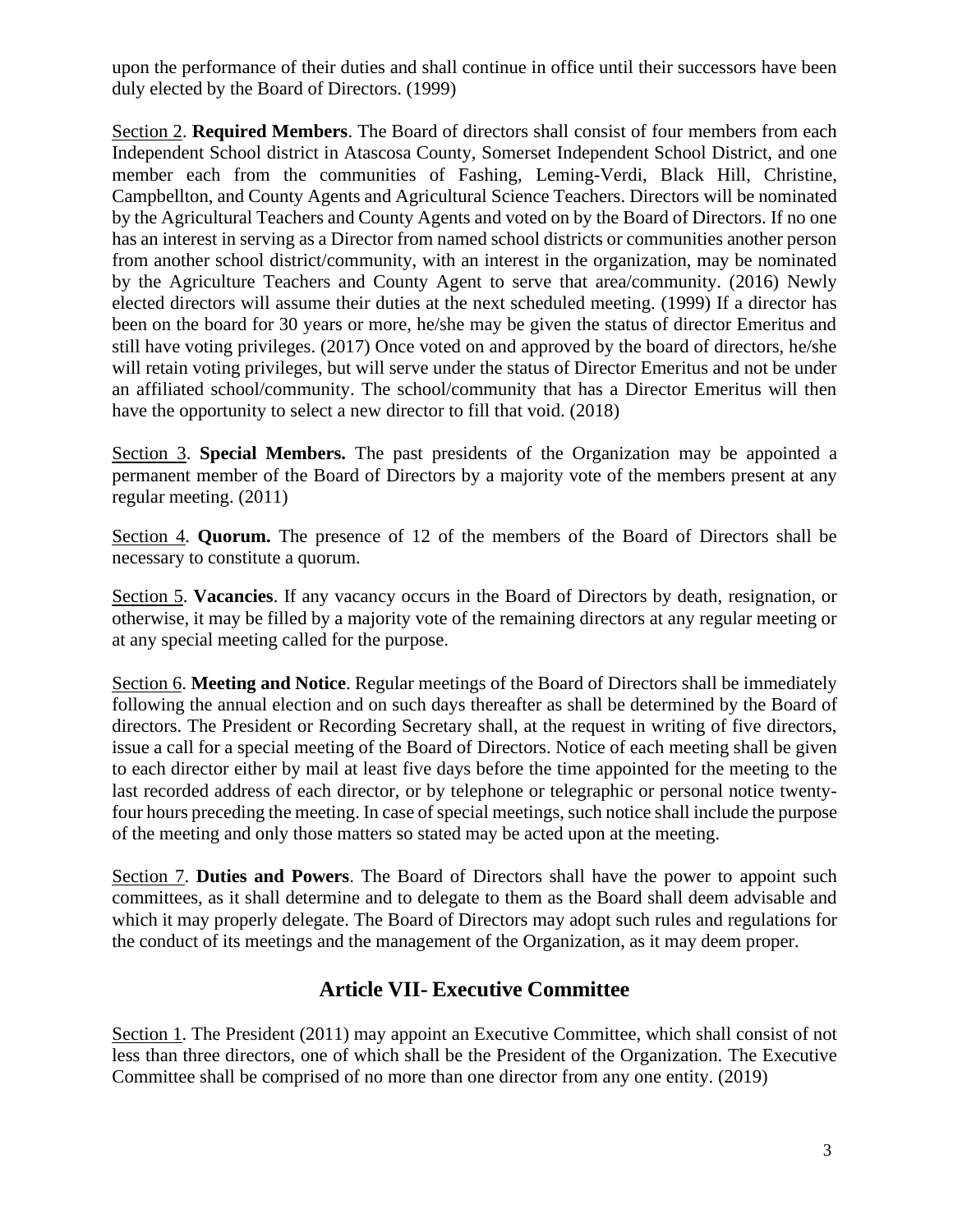Section 2. The Executive Committee shall advise with and assist the officers of the Organization in all matters concerning its interests and the management of its affairs, and shall have such other powers as may be delegated to it by the Board of Directors.

Section 3. At any meeting of the Executive Committee a majority of the total number of members in office shall constitute a quorum for the transaction of business, and the act of a majority present at any meeting at which there is a quorum shall be the act of the Committee.

### **Article VIII- Officers, Duties, and Powers**

Section 1. **Officers**. The Officers (1999) of the Organization shall consist of a President, Vice-President, Recording Secretary, and Executive Secretary/Treasurer, all of whom shall hold office for the ensuing year which shall begin May 1<sup>st</sup> or until their successors are duly elected by the Board of Directors, with the exception of the Executive Secretary/Treasurer, whom may be appointed from the general public. (1999)

Section 2. **President**. The President shall be responsible for conducting the affairs of the Organization and for executing the policies established by the Board of Directors. He shall present a report of the condition of the Organization at the annual meeting, and, at such other times as he or the directors shall deem appropriate, he shall communicate to the Board of Directors of such matters and make such suggestions as may, in his opinion, tend to promote the welfare of the Organization.

He shall preside at all meetings of the members, Board of Directors, and Executive Committee.

The President, or such other officers as he may designate in writing, shall have power to make and execute for and in the name of the organization, such contracts and leases as may have received prior approval of the board.

He shall preside at all meetings of the members, Board of Directors, and Executive Committee.

The President, or such other officers as he may designate in writing, shall have power to make and execute for and in the name of the organization, such contracts and leases as may have received prior approval of the board.

He shall investigate complaints, irregularities and conditions detrimental to the Organization and report them to the Board of Directors or the Executive Committee as circumstances warrant.

He shall prepare an agenda prior to each meeting and those items not listed should be discussed following agenda items if time permits.

Section 3. **Vice-President**. In case of the absence or disability of the President and provided he is authorized by the President or Board of Directors so to act, the Vice-President shall perform the duties of the President, and when so acting, shall have all the powers of that office, and shall have such other duties as from time to time may be assigned to him by the Board of Directors or by the President.

Section 4. **Recording Secretary**. The Recording Secretary shall be responsible for recording the activities of the Organization and maintaining appropriate files, mailing lists and necessary records. He shall perform such duties as are herein specifically set forth, in addition to such other duties as are customarily incident to the office of Recording Secretary or as may be assigned to him by the Board of Directors or President. He shall maintain a list of all regular and honorary members, directors, and committee members and give notice of all meetings of the Organization, the Board of Directors, and committees. He shall keep the minutes of the meeting of the members,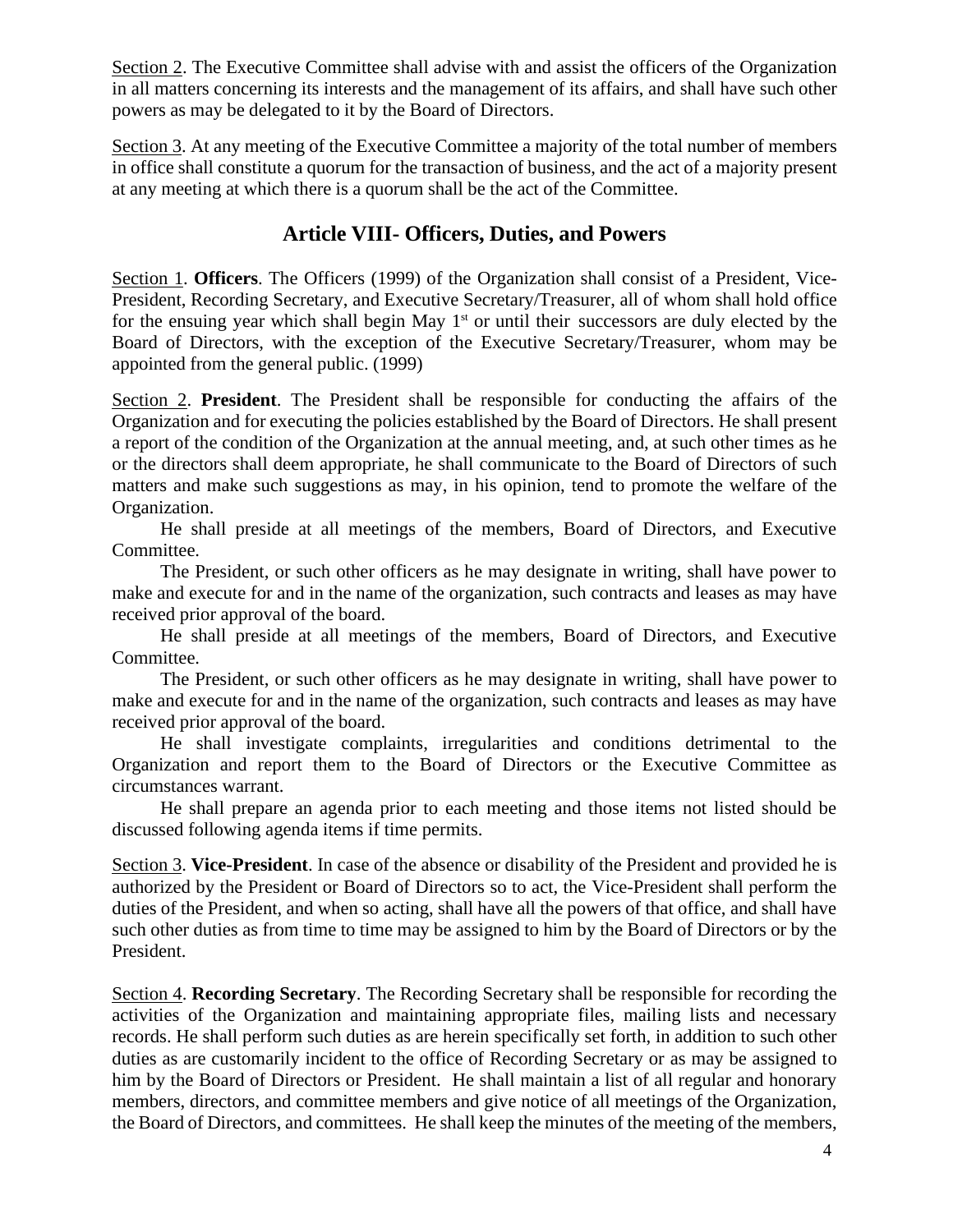the Board of Directors, Executive Committee, special committees, and cause them to be recorded in a book kept for that purpose. He shall conduct all correspondence not otherwise specifically delegated in connection with said meetings and shall be responsible for carrying out all orders, votes, and resolutions not otherwise committed. He shall determine eligible voters from each community when taking roll call.

Section 5. **Executive Secretary/Treasurer**. The Executive Secretary/Treasurer shall perform such duties as are herein specifically set forth and such other duties as are customarily incident to the office of Executive Secretary/Treasurer or may be assigned to him by the Board of Directors. He shall receive all monies and securities, and deposit same in a depository approved by the Board of Directors.

He shall keep records for the receipts and disbursements of all monies and securities of the Organization.

### **Article IX- Financial and Accounting**

Section 1. The Board of Directors shall decide all matters pertaining to the finances of the Organization and itshall place all income in a common treasury, directing the expenditure ofsame. All checks, excluding all stock show checks (1999), over the amount of \$1000 will require two signatures, one from the Executive Secretary/Treasurer and one from any other officer (1999). The Facility Manager shall be on the signature card of the bank account and be able to purchase goods and services for less than \$1,000 related to upkeep and rental of the Atascosa County Show barn and grounds. (2014)

Section 2. No director, officer, or member of the Organization, with the exception of the Executive Secretary/Treasurer (fee will be determined by the Board of Directors), shall receive, directly or indirectly, any salary, compensation, or emolument, from the Organization for services rendered as director, officer, or member. In the event the Facilities Manager is a director, officer, or member, that person may receive salary, compensation, or emolument. (Fee determined by the Board of Directors (2004)).

Section 3. All monies received shall be deposited to the credit of the Organization in a depository approved by the Board of Directors and all disbursements shall be made by check. All checks shall be signed by the Executive Secretary/Treasurer.

Section 4. The fiscal year of the Organization shall begin on the first day of May and shall end on the last day of April, at which time an audit of the Organization's books shall be required.

Section 5. Distribution of property upon dissolution. Upon dissolution of the Organization and after all outstanding debts and claims have been satisfied, the members shall distribute the property of the organization to the Atascosa County 4-H Clubs (Current clubs – ACEE 4-H Black Hill 4- H, La Partia 4-H, Leming/Verdi 4-H, Lytle 4-H, Mesquite 4-H and Poteet 4-H) (2017) and the Atascosa County FFA Chapters (Jourdanton FFA, Pleasanton FFA, Poteet FFA, Charlotte FFA, Lytle FFA, and to include Somerset FFA) (1999) maintaining an objective similar to that set forth herein, which are, or may be entitled to exemption under Section 501©3 of the Internal Revenue Code or any future corresponding provision.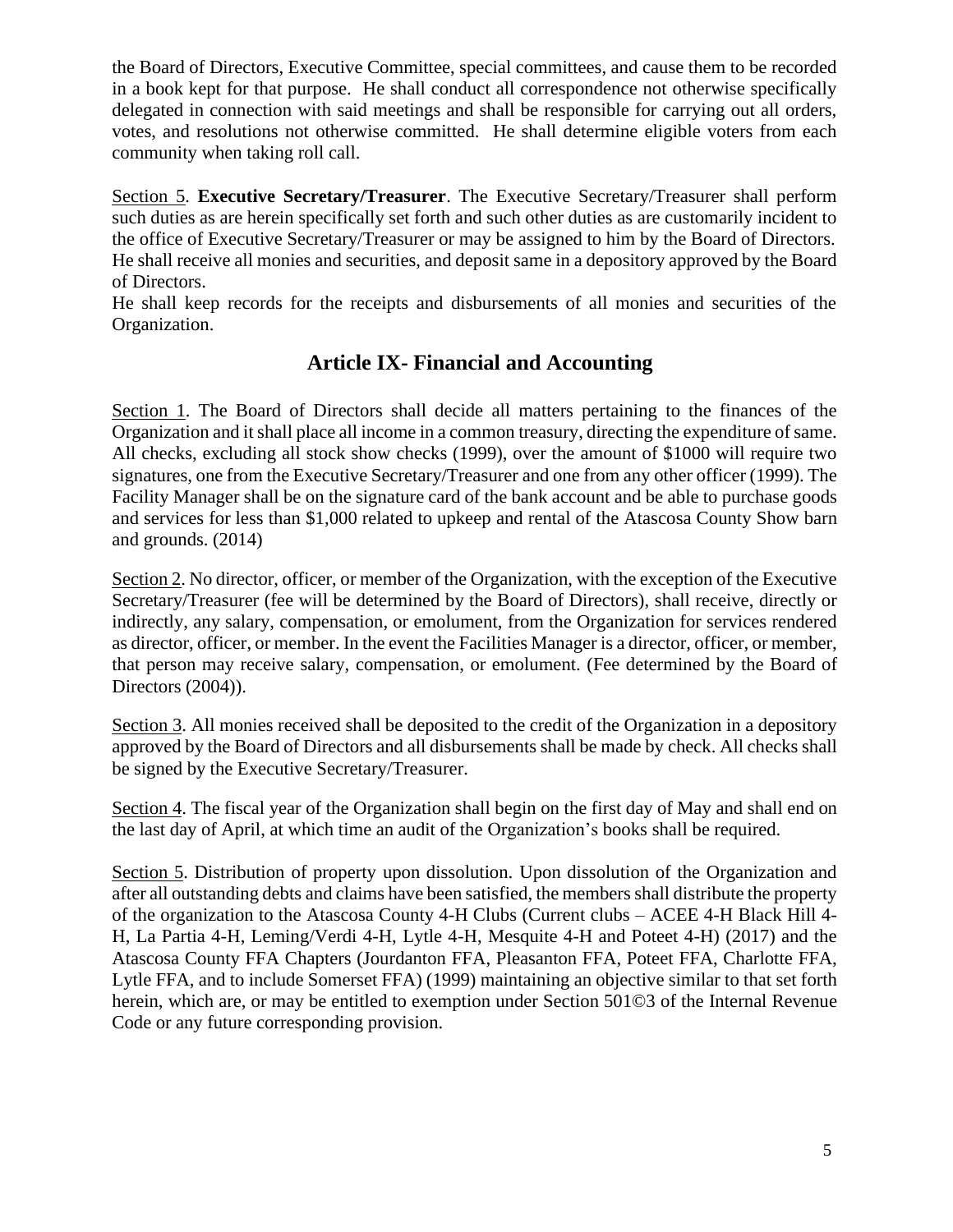### **Article X- Amendments**

In order to amend the Constitution and By-laws, a written copy of the proposed amendment must be placed in the hands of all directors at least two weeks prior to the date of the next meeting of all directors at which time the amendment is to be voted on. It will be the duty of the directors of each community to see that members in his community are familiar with the amendment. A majority of the member's present will be necessary to amend the Constitution and By-laws. This action may be done at the annual meeting or at a special meeting.

#### **Article XI- Adoption**

The approval by a majority of the directors of the Organization present at a meeting of the directors shall be necessary for the adoption of this Constitution and Bylaws.

#### **Article XII- General Rules and Regulations**

Section 1. The Organization reserves to its President and Executive Committee the final and absolute right to interpret the rules and regulations and arbitrarily settle and determine all matters, questions, and differences in regard thereto, its judgment may determine. An exhibitor who violates any of the rules and regulations of the show will forfeit all privileges and premiums and be subject to such penalty as the Executive Committee may order.

Section 2. All exhibits will be under the control and the direction of the General Show Superintendent, to be appointed annually by the directors. The Organization will in no case be responsible for any loss or damage that may occur. Each exhibitor will be solely responsible for any consequential or other loss, injury, or damage done to or occasioned by, or arising out of, or in any way connected with such exhibitors or any of the animals.

Section 3. All applications and entries, including Rabbits, (2017) shall be made online (2011) and accompanied by a pen or stall fee of \$30.00 (2018), to the Executive Secretary/Treasurer (2011) on or before the scheduled date for the November meeting. Late entries will be accepted until December 20th at double entry fee (2001). After December  $20<sup>th</sup>$ , and Entry fee of \$200.00 will be accepted one hour prior to weigh in of the species (2013). A receipt will be issued for the late entry payment by the livestock office prior to weigh in along with a weight/entry card. (2014) No other Livestock allowed on ACLS grounds (2006).

Section 4. Animals must be shown when and in such manner as the judge may require, and if the exhibitor refuses to submit to the requirements, their animals will be ruled out.

Section 5. The single judge system is the policy of the show, and in every case, the judge is selected with utmost care. Judges will be selected at the January meeting (2005). A judge/classifier and one alternate will be elected in separate elections. In the event that the elected judge is unable to attend, the alternate will be contacted. If the alternate cannot attend, another election will be held at the next regular meeting. (2006)

Section 6. The decision of the judges and classifiers (2020) shall be final in all cases, except where mistakes, fraud, misrepresentation, or collusion, not discovered at the time of the award, is proven. In such cases, the appeal may be taken to the Executive Committee for their decision. There can be no appeal to this decision.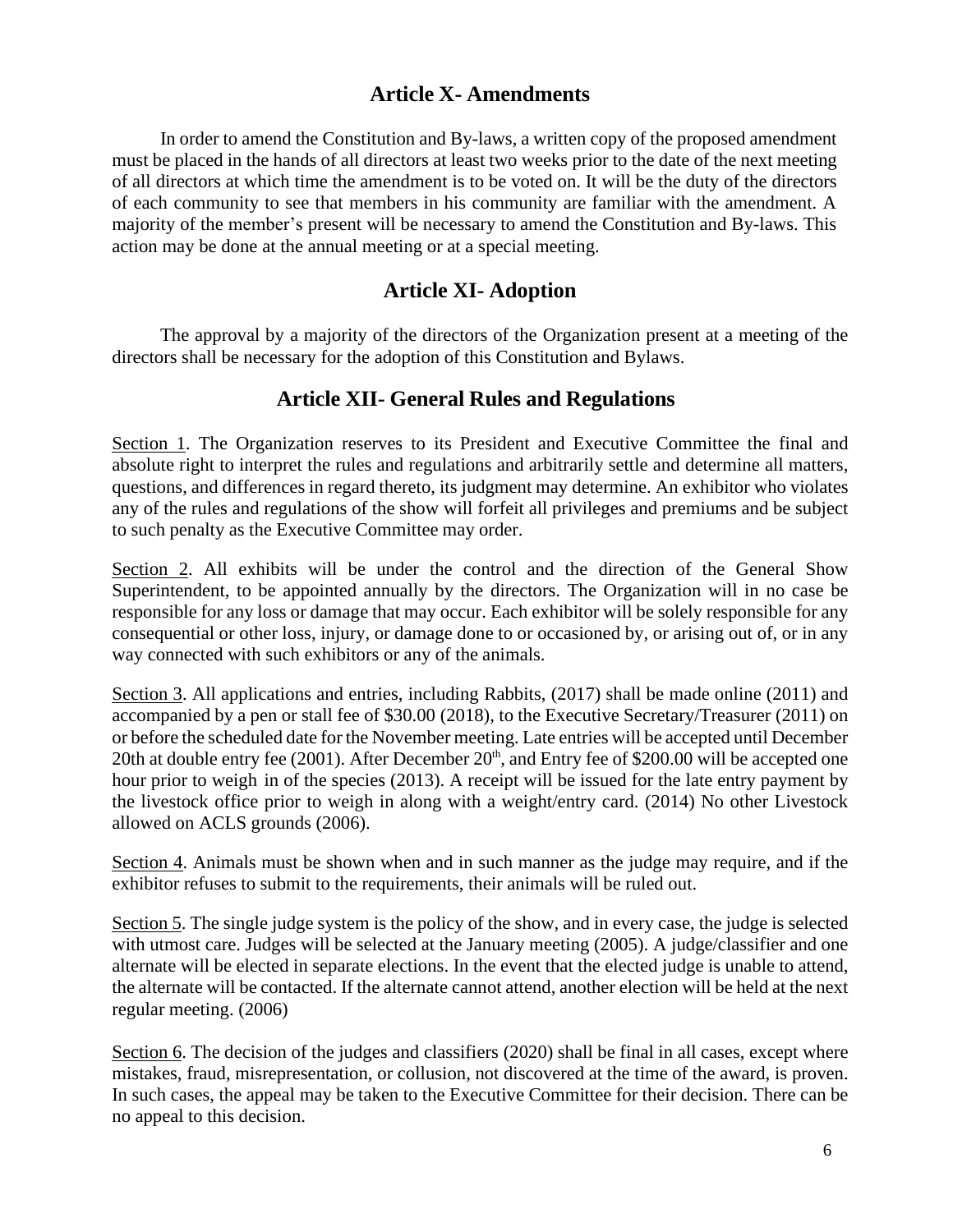Section 7. **Protest**. All protests must be in writing to the Livestock Office (2020) and accompanied by a deposit of \$100.00, (2004) which will be refunded if the protest is sustained. Such protest must state plainly the cause of complaint or appeal, giving good and sufficient reasons therefore, and must be delivered to the Livestock Office immediately upon the occasion for such protest. These cases are referred to the Show Superintendents, Division Superintendents, President and Executive Committee, who will have full power to act, and from whose decision there can be no appeal. Judging/Classifying procedures will not be interrupted for protest investigation. (2020)

Section 8. If any exhibitor or parent (2020) whether in person or by agent, or servant interferes with the judges during their adjudication, or shows any disrespect to them or to the show, the Executive Committee may demand a proper apology from such exhibitor or it may exclude him form competition and from the ring and may also withhold such premiums that may have been awarded.

Section 9. Should an animal awarded a prize be disqualified, animals gaining lower prizes shall graduate up into higher positions next in order above them.

Section 10. Placings will be designated by ribbons. (2006)

Section 11. Exhibitors will be limited to show no more than two animals in any one class. (2006)

Section 12. **Ownership and Feeding Period.** The exhibitors must own their animals at the beginning of, and throughout the feeding period, and must feed and care for and exhibit their animals. During the Fitting period, exhibitor's animals must be kept at a facility approved by the supervising Ag Science Teacher or County Agent. **(2007)** The feeding and fitting period shall begin no later than the state steer validation date for steers and November 1, for market lambs, and November 15 for market swine (2001). Market rabbits must have been owned, fed and fitted by exhibitor no later than the rabbit validation date (2004). No feeding or fitting date shall be established for breeding cattle except that they shall have been owned by the exhibitor no less than 60 days prior to the opening date of the show. (2011) All breeding swine must be owned on prior to December  $1<sup>st</sup>$  (2011)

Section 13. All entries in the livestock show must be shown by their owner. Exhibitor substitutions may be allowed if the exhibitor has more than one entry in a class or the exhibitor has entries in more than one Department showing at the same time. Exhibitor substitutions may also be allowed in the case of sickness or other school activities. Substitutions should be requested by the AST/CEA, parent, or Adult Leader and receive the approval of the Show Superintendent. The substitute exhibitor must be a member of an Atascosa County FFA chapter or 4-H club. In the event that a substitute exhibitor is used, the substitute exhibitor will show the entry until the conclusion of the judging of the class. In case of an emergency, the Show Superintendent or Department Superintendent may use his or her own discretion as to whether a substitute showman will be allowed (2006).

Section 14. If a Premium Sale buyer does not make payment to the Atascosa County Livestock Show, the ACLS will issue the exhibitors' check minus the amount of money bid by the buyer in default. The Organization will make every attempt to collect the funds from any buyer that does not honor his/her obligations, but will in no way be responsible for the shortage caused by buyer default. At such time that any past due funds are collected, a check will be issued to the exhibitor for the amount bid on his exhibit by the buyer in default, less the commission (2006).

Section 15. All awards will be made on the basis of the placing of animals.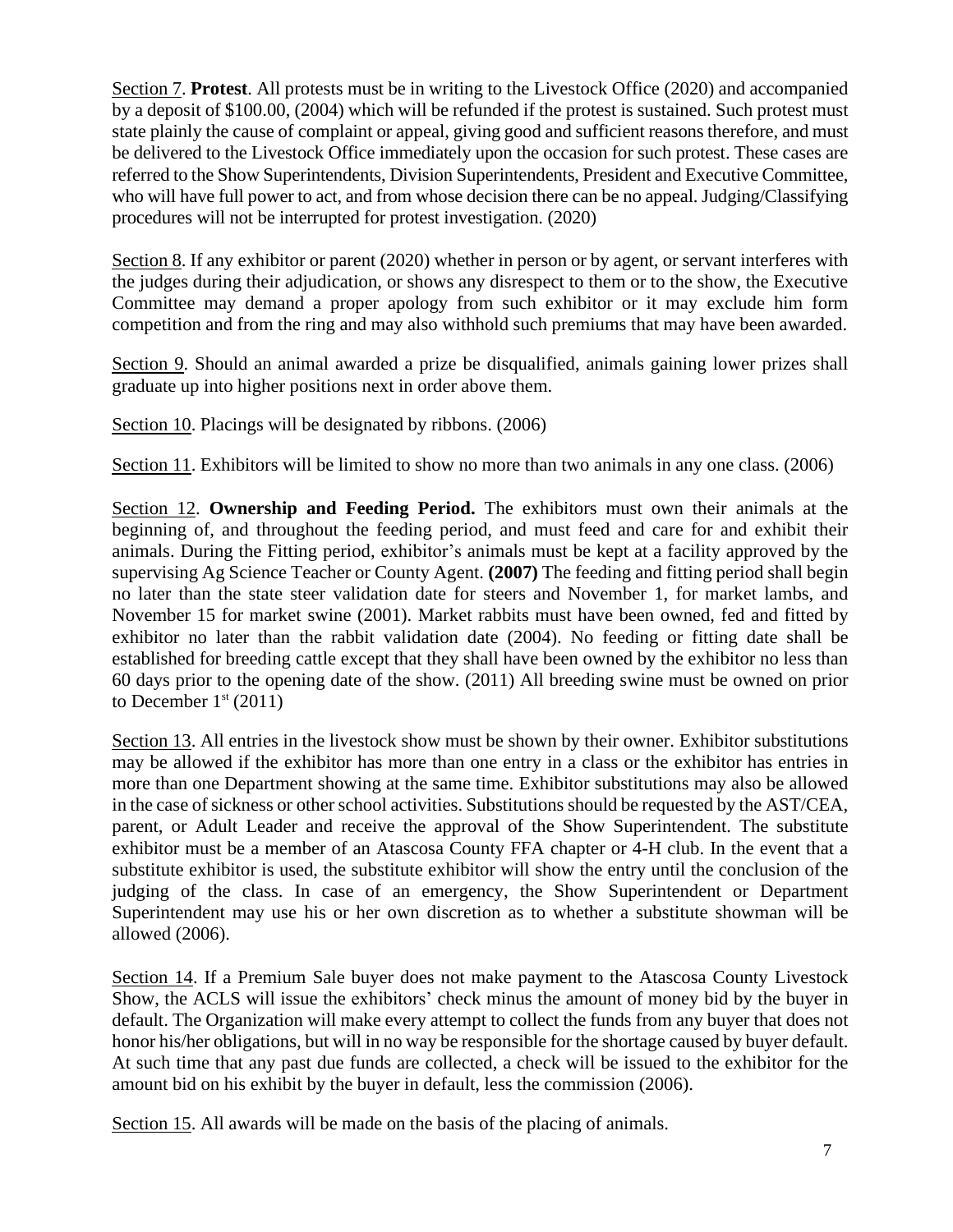Section 16. All animals will be numbered and numbers must be conspicuously displayed with his or her animal. The exhibitor must remain with his or her animal until it is numbered, weighed, penned, judged, and sold.

Section 17. Animals will be placed and sold according to the following:

Steers – 65% of animals in each class will place and sell - minimum of 2 per class. (2017) Swine, Sheep and Goats – 65% of animals in each class will place and sell - minimum of 2 per class. (2017)

*Turkeys and Broilers – 65% of animals in each class will place and sell-minimum of 2 per class. (2021)*

Rabbits – 45% of animals in each class will place and sell-minimum of 2 per class. (2017) Breeding animals - 50% of the number in each class will receive a ribbon.

Normal rules of rounding apply. (.49 or less round down; .5 and greater – round up) (2016)

Placings will be determined based on the Official Class Posting sheets. (2017)

Section 18. An exhibitor showing an exhibit in the market division may sell only one exhibit through the premium sale. During the sale, exhibitors will be called a maximum of three times for the sale line up and if he or she is not in line, he or she will automatically forfeit their right to sell. A sale sheet will be posted on the bulletin board on Saturday morning.

Section 19. A commission of six (2013) percent will be charged on all sales. The commission is paid to the Atascosa County Livestock Show and is used for the general operation of the Show.

Section 20. (2018) To be eligible to participate in the Atascosa County Livestock Show, exhibitors must be a member in good standing of their respective FFA chapter or 4-H club in Atascosa County AND meet one of the following:

- 1. Must attend school in Charlotte, Jourdanton, Lytle, Pleasanton, Poteet or Somerset Independent School District.
- 2. Be home schooled or attend a private school in Atascosa County and permanently reside in Atascosa County.
- 3. Have one parent who permanently resides in Atascosa County, provided the animals are kept and fed in Atascosa County.
- *4. The family is a permanent residence in Atascosa County. (2021)*

Exception – Any exhibitor who participated in the Atascosa County Livestock Show in 2018 and does not meet the above criteria will be allowed to participate until the graduate from high school or fail to enter and show in ACLS in any one year.

Section 21. **Unethical Fitting and Showing of Livestock.** The showing of unethically fitted livestock, or livestock over the age that is eligible for exhibition in the class in which such animal is being presented for exhibition at the County Livestock Show is prohibited. Unethical fitting within the meaning of the rules will be deemed to consist of any method of altering the natural conformation of any part of the animals' body, evidenced by the presence of abnormal tissue or foreign substance. Every exhibitor, in consideration of his entry being accepted by the Atascosa County Livestock Show, Inc., specifically represents that no animal entered therein by him as his exhibit is unethically fitted or altered. Absolutely no drenching of sheep or goats inside the show barn. Any and all filling of sheep or goats must be made in the pens. An automatic disqualification from the show if violated. (2009) No force-feeding or watering of swine by means of hose or any other deice which is unnatural for swine to consume feed and/or water. The exhibitor and animal will be disqualified from the show if violated. (2016) The Executive Committee of the Board of Directors is hereby authorized in the event any such animal is declared to be unethically fitted as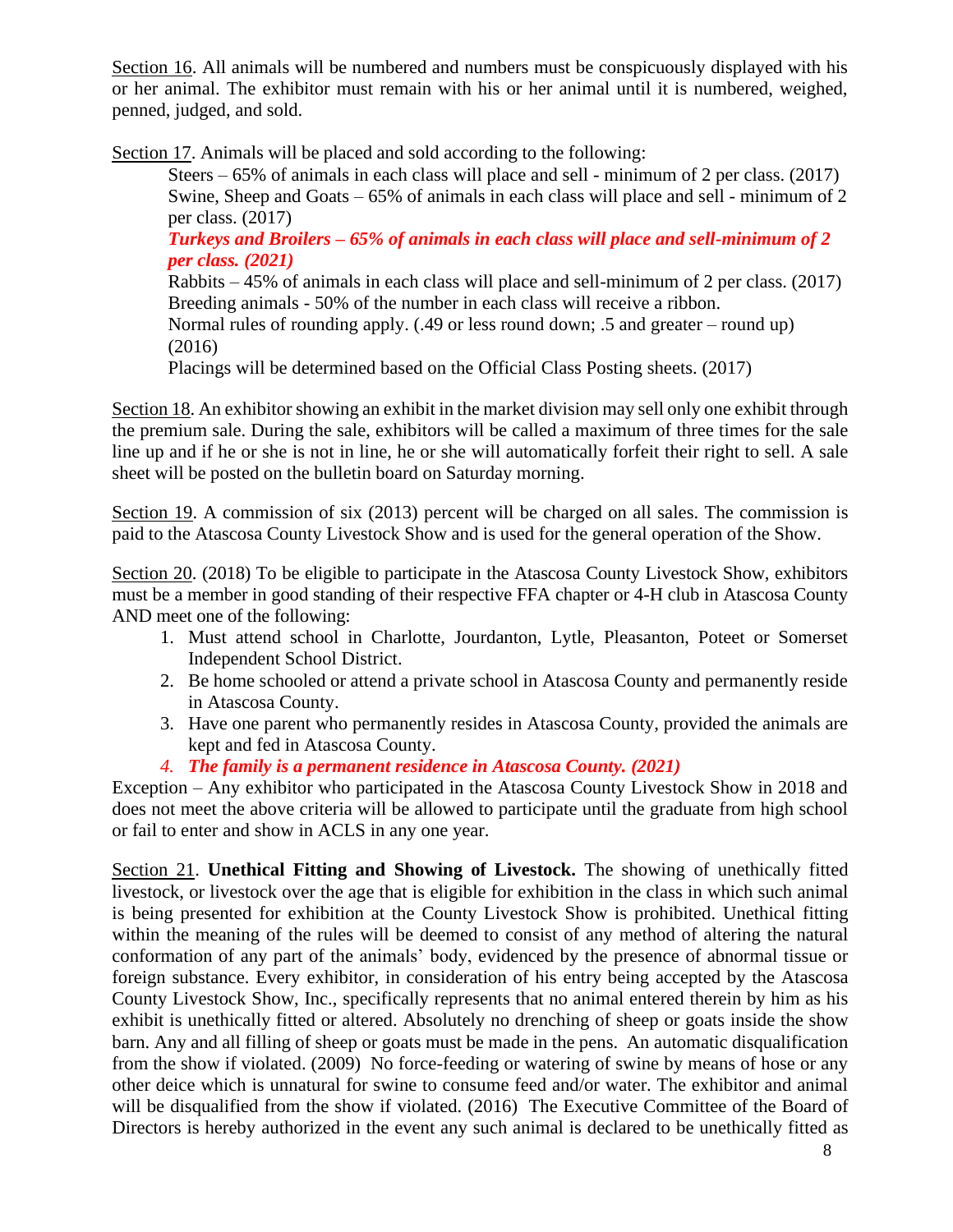foresaid to permanently bar such animals from competition in the show and may bar the exhibitor entering such animal. Reinstatement of anyone so barred may be made only by a majority vote of the Executive Committee.

Section 22. **Exhibitors Staying on the Show Grounds.** No exhibitors will be allowed to stay on the grounds at night. (2004)

Section 23. **Double Entry of Exhibits.** An exhibitor who wishes to double enter his or her animal in both market and breeding classes may do so by paying entry fees on both entries. (2006)

Section 24. **Unruly animals.** Any animal being unruly will be sifted. A committee of three people consisting of the President, Department Superintendent, and General Superintendent will be the sifting committee.

Section 25. **Entry regulations.** All exhibitors may enter up to 4 animals per species except rabbits will be limited to 2 per species (2020) at the Atascosa County Livestock Show. There will be no entry limit on Breeding animals, or Ag Mechanic projects. (2020) Entering any other county Livestock Show shall constitute automatic disqualification from the Atascosa County Livestock Show (1998). This rule does pertain to Ag Mechanics Projects. (2017) This rule does not pertain to judging contest (2000).

Section 26. Add On's will be accepted during the Premium Auction only. A separate area outside the buyer's reception area will be set up for individuals to add money onto an exhibitor's sale lot. All Add On's must be done the night of the Premium Auction. If you are a Non-Registered Buyer ALL Add On money must be paid for that night. (2020) Registered Buyers will be billed along with Consortium Sheet Bids. (2020) All Add On's are subject to the 6% commission charged on all sale lots. The area for Add On's will close 15 minutes after the last sale lot sells. No exceptions! Add on money will be published in any way, nor will the individuals placing the Add On's have any recognition. This is a convenience to the grandparents, family members, friends etc. that are not registered buyers. (2017)

Section 27. Propane heaters, electric heaters or heat lamps will not be allowed around or in the pens where animals are penned. During inclement weather the species Superintendent, at their discretion, may allow a heat source in the vicinity if the weigh-in area for the comfort of the volunteers who are assisting. (2018) There will be no cooking or preparation of food that requires cooking or heat produced by a fire or electricity other than by the ACLS Concession Stand (2005). The ACLS Board of Directors reserves the right to cook and/or prepare food with the use of fire and/or electricity, or have a designated party do so for the stock show volunteers and ring/stage assistance during the show. (2019)

Section 28. Only exhibitors, Atascosa County Ag Science Teachers, County Agents, or family members (Parents, grandparents, and siblings) are allowed to prepare animals for show at the Atascosa County Livestock Show in all divisions (2005).

Section 29. **Photographs:** Exhibitors agree to present their project(s) at the request of show officials for official photographs. All photographs taken by the official photographer(s) become property of the Atascosa County Livestock Show. Photos that are taken by official show photographer(s) can be used at the discretion of the show for print in advertising and promotion of our livestock show and the youth we represent (2013). All sale lots will be charged a photography fee based on the rates the photographer is charging for the upcoming year. The fee will be deducted from each exhibitor's premium check. (2017)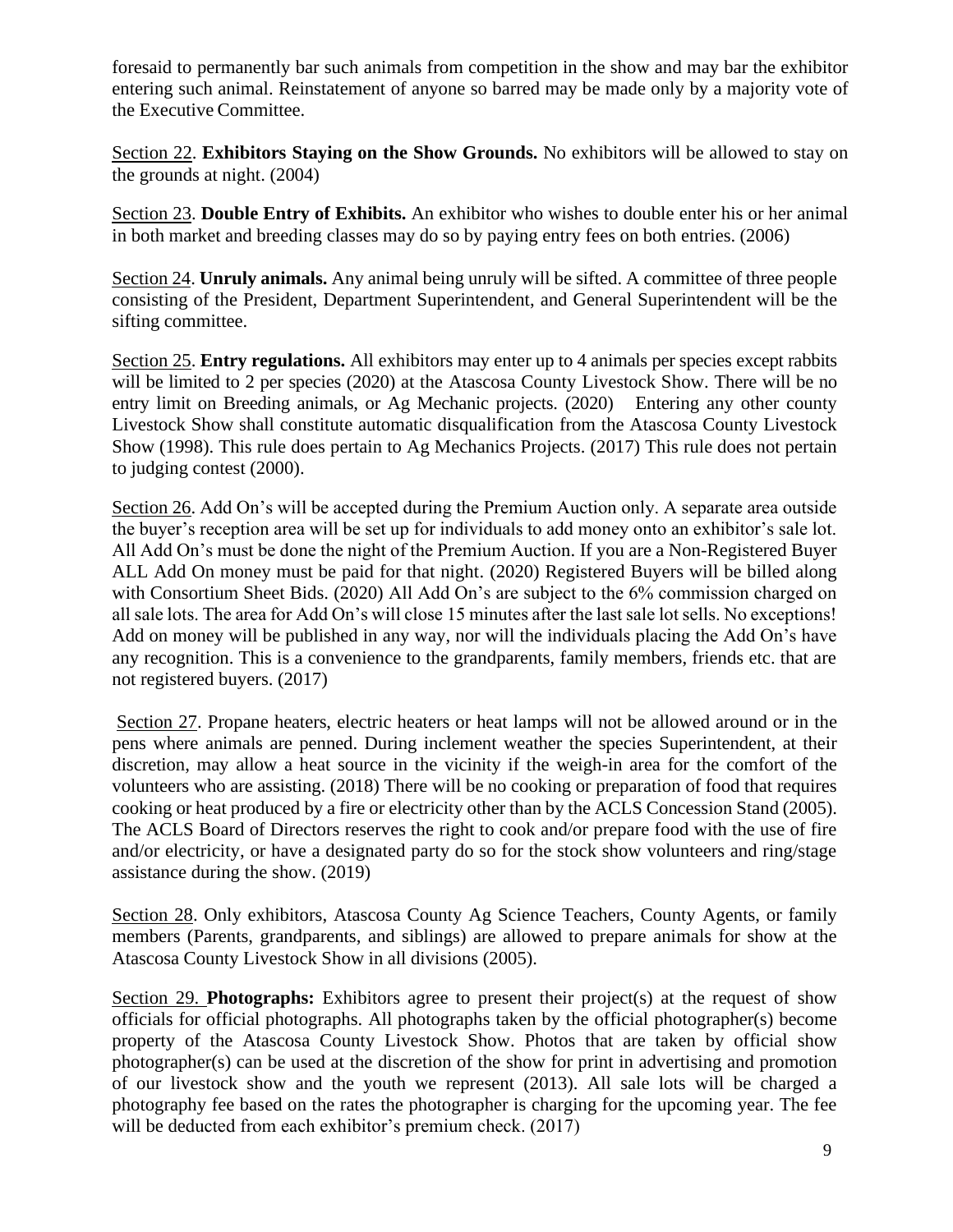Section 30. **Exhibition of Animals During Sale:** Exhibitors selling Grand and Reserve Champion animals must bring an animal *to sale for auction day buyer photos. (2021)* All such animals are subject to being prohibited from entering the sale ring or removed from the sale ring at the first indication of unruly or ill behavior that, in the direction of the sale ring attending director, could present a danger to itself, the exhibitor, other exhibitors or any person attending the sale. No animals placing lower than Grand Champion (2017) or Reserve Grand (2017) Champion will be permitted in the sale ring during the auction. (2016)

Section 31. **Pets/Service Animals:** No "Pets" allowed on show grounds, with the exception of a service animal defined as any guide dog, or other animal individually trained to provide assistance to an individual with a disability under the Americans with Disabilities Act (ADA). If an animal does not meet the guidelines of a service animal outlined by the ADA, then the owner will be asked to remove the animal from show grounds immediately. (2018)

Section 32. **Code of Ethics:** Any exhibitor that does not abide by the FFA/4-H Code of Ethics, i.e. defacing ACLS property, acting in a disrespectful manner towards directors, community members, advisors, or other exhibitors, or any other behavior deemed unacceptable by the Executive Committee will be subject to the consequences deemed appropriate by the Executive Committee. The Executive Committee reserves the right to remove the exhibitor from the show/sale by a majority vote. (2019)

Section 33. Stock show Cancellation: Due to any reason such as Covid 19 or any other occurrence that City, State or Federal authorities shut down public gatherings. We the ACLS nor its Directors will be held liable for not having an annual Stock Show. Just because animals or projects are entered to show does not guarantee a Show. In the event this should occur all entry monies will be returned. (2020)

*Section 34. Thank You Letters: Thank you letter deadline – March 15th. All 4-H and FFA members are required to turn in their original thank you letter in an unsealed, addressed STAMPED envelope to their respective Club Manager, Ag Teacher or 4-H Leader on or before March 15th. Club Managers, Ag Teachers or 4-H Leaders may appoint a review committee from within their respective Club/Chapter. Each Club/Chapter will verify the number of letters and review letters to ensure they meet ACLS Thank You letter guidelines. Club or Chapter Representative will provide the ACLS Show Office with a list of exhibitors that have not turned in letters by 5:00 pm on the Friday following the deadline of March 15th. After the letters have been reviewed by the club or chapter, each club or chapter will mail all letters. Any letter not turned in on or before March 15th will be subject to late penalties. Thank you letters are required from all exhibitors of all buyers, add-on supporters and sponsors of awards for all divisions. Information for writing thank you letters will be available to the Ag Science Teachers and 4-H Club Managers, who will be notified by the Show Office when they will be available.*

- *1. LATE PENALTIES: A \$100 penalty will be deducted from the exhibitor's check for each week the letter is late and the exhibitor's check will be withheld until letters are written and approved.*
- *2. LETTER GUIDELINES: Thank you letters will be reviewed by a committee and MUST meet the following basic guidelines:*
	- *a. All thank you letters must be on stationary, letterhead or handwritten Thank You cards to be accepted. Lined stationary or computer generated letterhead with lines is acceptable.*
	- *b. All letters must be original and handwritten by the exhibitor to each donor.*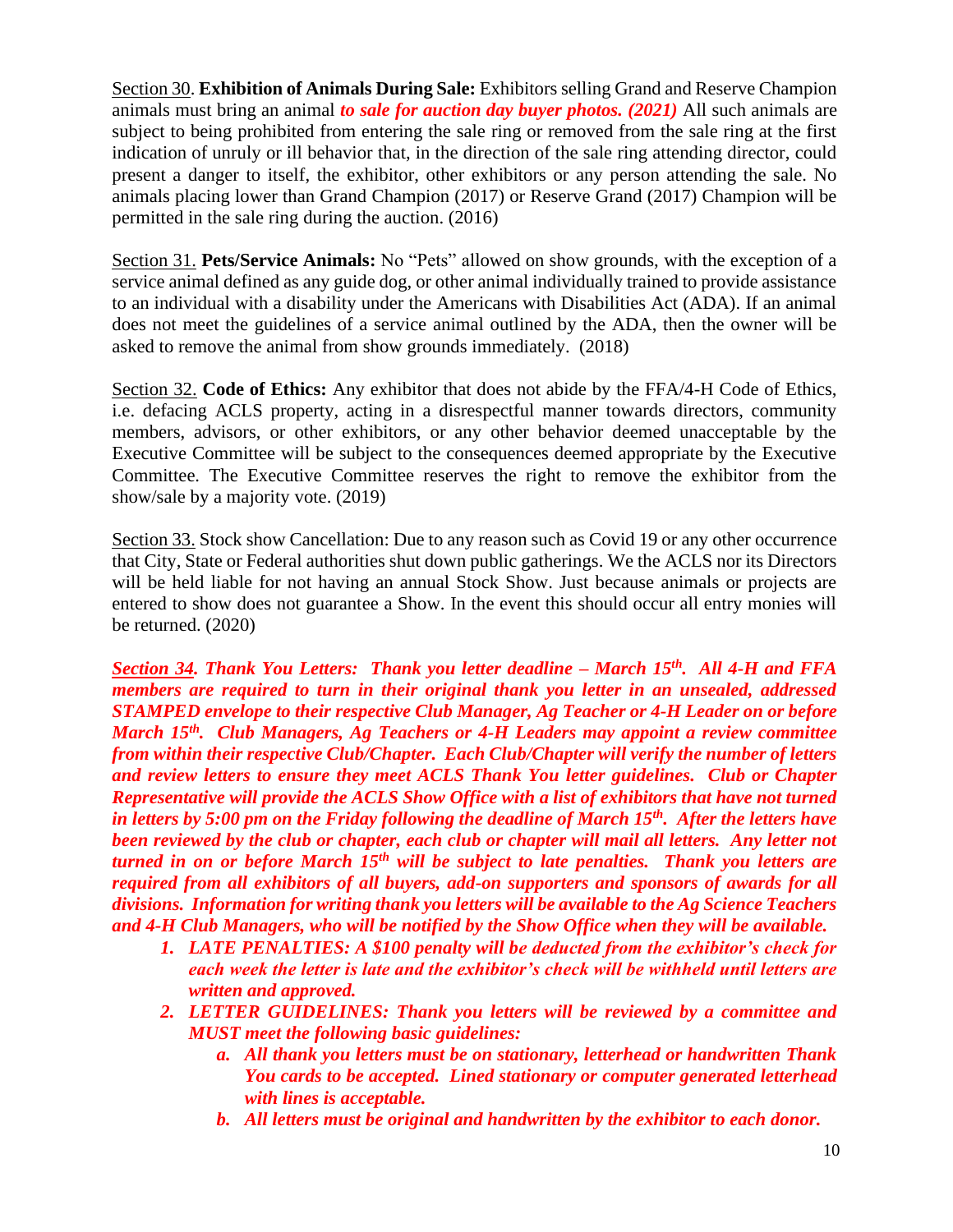- *c. Letters must not be scanned, typed, or computer generated.*
- *d. Exhibitors must provide their letter(s) in unsealed stamped addressed envelopes. All envelopes must have exhibitor's name that was used to enter the show and return addresses on them.*
- *e. Letter NOT complying with the guidelines will be returned to the exhibitor for revision.*
- *f. Pictures will be provided for the top 4 buyers and submitted with the thank you letters. (2021)*

### **Article XIII- Special Rules and Regulations**

All rules contained in this Article XIII shall be defined as Special Rules and Regulations, and are established to govern the operation of the Atascosa County Livestock Show. Proposed amendments to the Special Rules and Regulations must be submitted to the Recording Secretary in writing prior to or at the March Meeting. The Recording Secretary shall publish all proposed amendments to the directors at least two weeks prior to the April meeting. Proposed amendments to the Special Rules and Regulations shall be considered only at the April meeting, may be debated, amended, and shall require a majority vote of the directors eligible to vote in order to pass. Once an amendment receives the necessary affirmative votes, the Recording Secretary shall review and correct any clerical or typographical errors before the amendment is inserted in this article. (2011) Due to the current pandemic situation the 2020 amendments (rule changes) may be made at the next regular meeting. (2020 only)

#### **Rule 1. Eligibility of Exhibitors.** Junior Exhibitors and contestants under Texas

Education Code 33.081 "No Pass, No Play" are ineligible to participate in any Atascosa County Livestock Show Activity, Event, or Competition. Any animal owned by an ineligible exhibitor is also ineligible for competition and or premium sale. (2008)

All 4-H and FFA exhibitors are considered to be eligible by the Atascosa County Livestock Show to participate in the show at the time entries are received by the CEA/AST. Any CEA/AST who has member in his/her program who becomes ineligible to participate in the Livestock Show according to the show Superintendent of the Livestock Show at least 24 hours prior to the beginning of the competition, the Atascosa County Livestock show will consider the exhibitor as not eligible to participate.

**Rule 2. Qualifications.** Any individual who will be 9 years old or in the 3rd grade prior to the beginning of the fitting period and who will not be 21 years old before February 1, is eligible to enter exhibits fed and cared for by the individual. Exhibitor must be under the supervision of competent leadership for the feeding period and shall not have graduated from high school.

**Rule 3. Certification of Eligibility.** All entries in the show should be made by the Agricultural Science Teacher or County Agent under whose supervision the animal was fed and he/she must certify on the entry application that the animal and exhibitor are eligible under the rules of the show.

**Rule 4. Weigh-in.** Designated official scales will be used for the official weigh-in and will be controlled by the show superintendent until start of official weigh-in. All market steers, lambs, swine, goats and rabbits; will be weighed in under the supervision of the department superintendent (2011). One reweigh will be allowed should any animal weigh less than the minimum or more than the maximum allowed weight for its species. The exhibitor may reweigh that animal one time at the end of the weighing of that species. Further, the superintendent may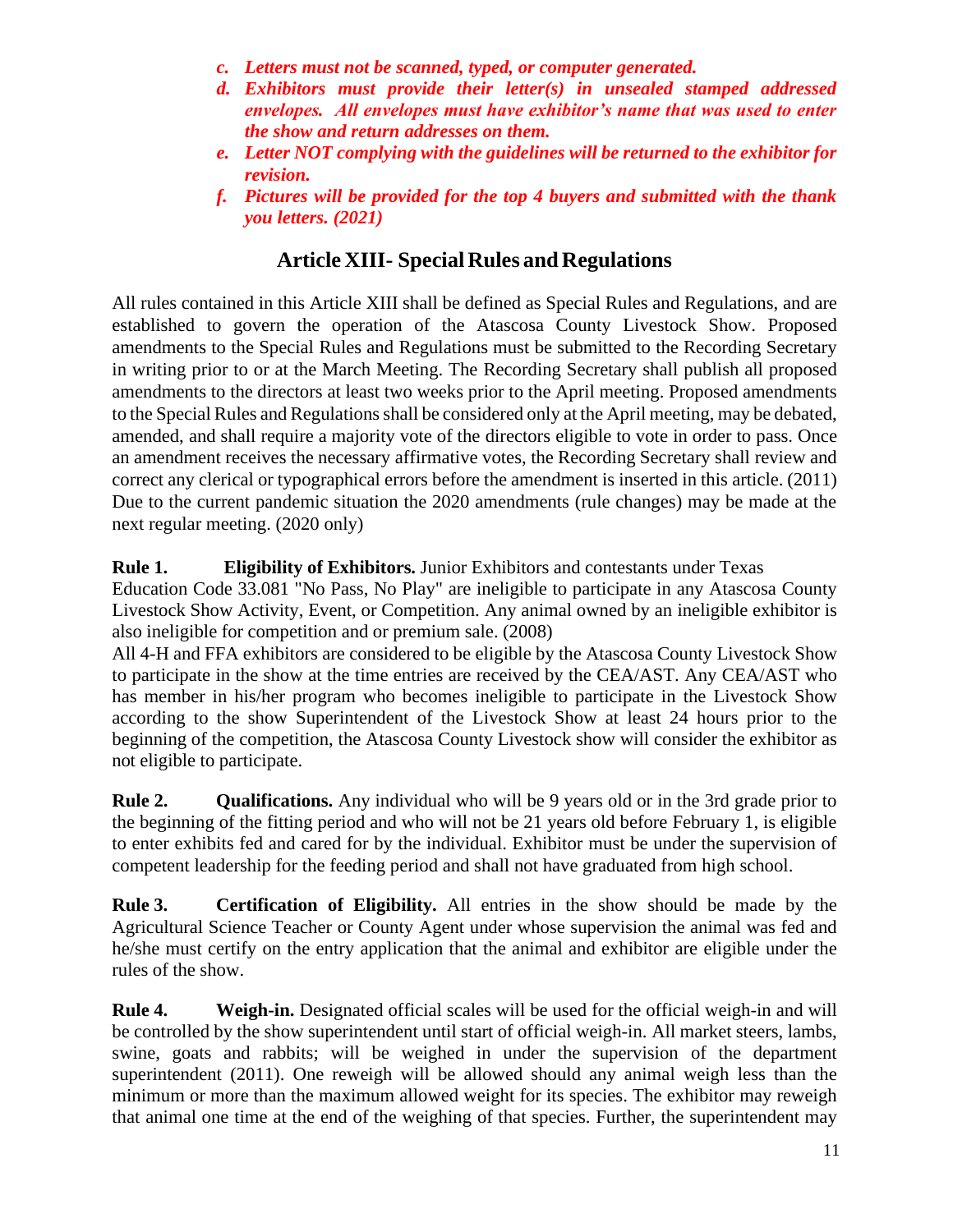choose to reweigh any animal one time for any reason (2011). Once an animal enters the scale, that animal is declared for show and may not be replaced or substituted for, with any other animal; at any time (2013). Those animals that do not meet weight requirement will be automatically sifted. All species (lambs, swine, steers, turkeys, rabbits, broilers, goats) will use validation number as official numbers (2004).

**Rule 5. Eligible for premium sale.** All market exhibits that place will be eligible for the premium sale. An exhibitor may sell only one exhibit through the premium sale. It will be the responsibility of the exhibitors to inform their Adult Leaders, County Extension Agent, or Agricultural Science Teachers, which place they wish to sell if they have placed more than one place in the livestock show. Thisinformation should be furnished immediately after the conclusion of the last market class of the day on the Friday of the show. If this information is not furnished, the Adult Leader, County Extension Agent, or Agricultural Science Teacher will choose which of the exhibitors' place sells through the premium sale. (2006)

**Rule 6. Grand Champion.** All grand champion market animals must sell through the premium sale unless an exhibitor has more than one grand champion. In the event one exhibitor has more than one grand champion, the following will be followed in selecting which entry will sell.

- 1. Grand Champion Steer
- 2. Grand Champion Swine
- 3. Grand Champion Lamb
- 4. Grand Champion Broilers
- 5. Grand Champion Turkeys
- 6. Grand Champion Rabbits
- 7. Grand Champion Goat

**Rule 7. Arrival of Animals.** All market animals must be in place prior to their official weigh-in time as designated by the show superintendents in the official ACLS show schedule (2000). No animals may stay on trailers or etc. They must be in the facilities provided by the ACLS. No Exceptions. Failure to comply will result in disqualification. (2006)

**Rule 8. Health Papers.** All animals entering the show grounds must conform to the current requirements set up by the Texas Animal Health Commission.

**Rule 9. Drug Withdrawal.** All exhibitors must conform to the Federal Drug Administration's requirements for the withdrawal of drugs from feed fed to your animals. Signature of entry card signifies that all withdrawal times have been adhered to.

**Rule 10. Parade of Champions.** The parade of champions, students only, no (2017) animals, will be as follows:

- 1. Grand & Reserve Grand Champion Market & Breeding Award Winners
- 2. Champion & Reserve Champion Showmanship Award Winners
- 3. Champion & Reserve Champion Skillathon Award Winners
- 4. Ag Mechanics Awards
- 5. Judging Contest Awards
- 6. Record Book Awards
- 7. Commercial Heifer Award Winners
- 8. And other information needed to be added by the officers, show superintendent, or directors (2017)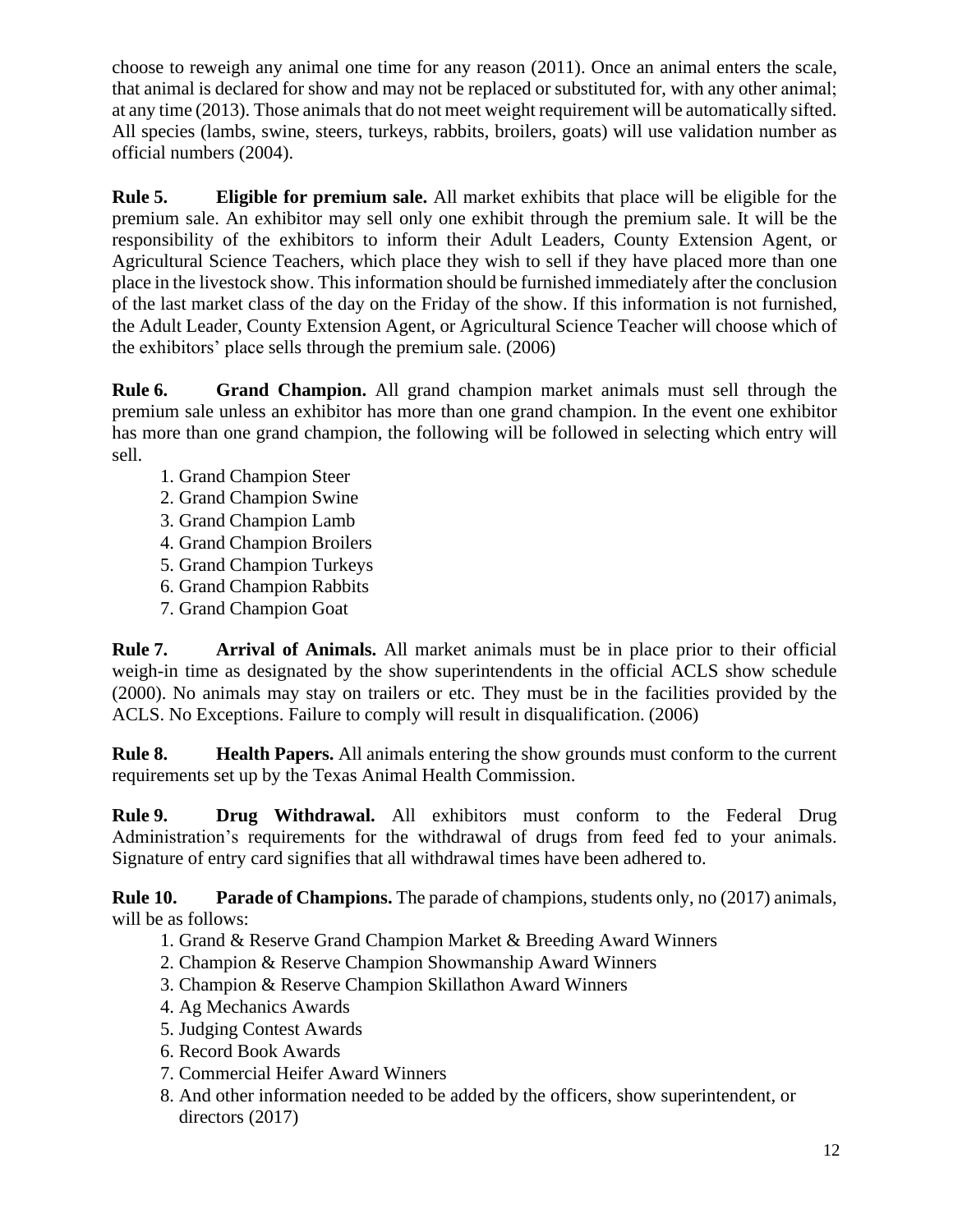**Rule 11. Judging Contest**. Any organization or anyone wishing to sponsor a judging contest may do so without expense to the ACLS. Time and place of contest to be coordinated with the Show Superintendents (2000).

A team shall consist of four members of which the three high scores will be counted.

A club or chapter may enter as many teams as they wish. Extra members may judge as individuals and compete for individual awards. Teams will compete based on their oldest member. A junior member may compete on a senior team. Members must be active members from the club or chapter they represent. Awards will be presented to the top three teams and the top five individuals in each division (junior and senior).

#### **Rule 12. Showmanship and Cleanliness Awards.**

- A. Junior, Intermediate (2015) and Senior Showmanship. Categories; Beef, Swine, Sheep, Goats, Poultry, and Rabbits. Junior Division is grades  $3<sup>rd</sup>$  – 5th, Intermediate Division is grades  $6<sup>th</sup> - 8th$  and Seniors are grades  $9<sup>th</sup> 12<sup>th</sup>$  at the time of the show. (2016)
- B. **Entry Fee.** An Entry Fee of \$5.00 will be charged for each showmanship division (Beef, Swine, Lamb, Goat, Poultry and Rabbit). Entry fee must accompany ALL entry cards. (2019)
- C. Exhibitors must be showing their own animals *that are an official market or breeding entry into show (2021)* to compete and be selected in showmanship. Rabbit exhibitors must show a rabbit that has been validated in his/her name for the current show year in showmanship. (2020)
- D. An Award will be given to the Junior, Intermediate and Senior winner in each division. Judges for showmanship are to be selected and approved by the Livestock Show Board of Directors. (2005)
- E.  $4-H$  Records Awards: Awarded to the 1st,  $2<sup>nd</sup>$ ,  $3<sup>rd</sup>$  Place livestock records in 4-H. Records must be submitted to the County Extension Office on a date designated by the office prior to the Atascosa County Junior Livestock show. In the event a committee is needed to review them the extension office will work with the ACLS president to develop a committee. (2014) The 4-H record book program will be eliminated unless the County 4-H furnishes prizes and awards (1998).

**Rule 13. Premium Sale Line-up.** Those eligible for the Premium Sale will be sold in the following order.

- 1. Grand Champion Market Steer.
- 2. Grand Champion Market Hog.
- 3. Grand Champion Market Lamb.
- 4. Grand Champion Market Goat.
- 5. Grand Champion Market Turkey.
- 6. Grand Champion Broilers.
- 7. Grand Champion Pen of Rabbits.
- 8. Reserve Grand Champion Steer.
- 9. Reserve Grand Champion Market Hog.
- 10. Reserve Grand Champion Market Lamb.
- 11. Reserve Grand Champion Market Goat.
- 12. Reserve Grand Champion Market Turkey.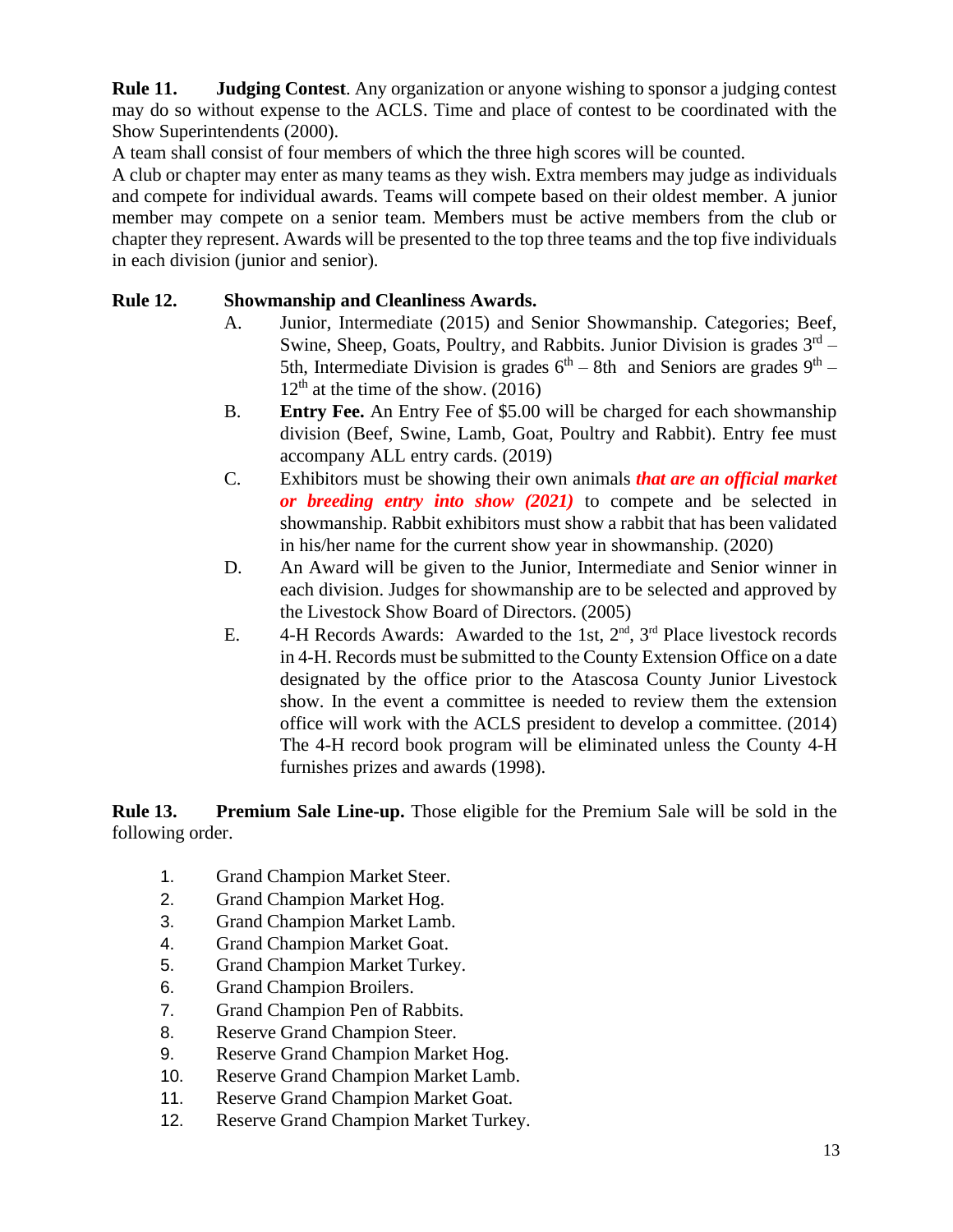- 13. Reserve Grand Champion Broilers.
- 14. Reserve Grand Champion Pen of Rabbits.
- 15. Champion British Steer.
- 16. Champion Charolais Steer.
- 17. Champion Braham Steer.
- 18. Champion Exotic Steer.
- 19. Champion ABC Steer.
- 20. Champion Dark OPB Hog.
- 21. Champion Duroc Hog.
- 22. Champion Hampshire Hog.
- 23. Champion Light OPB Hog.
- 24. Champion Yorkshire Hog.
- 25. Champion Crossbred Hog.
- 26. Champion Fine Wool Lamb.
- 27. Champion Fine Wool Cross Lamb.
- 28. Champion Southdown Lamb.
- 29. Champion Medium Wool Lamb.
- 30. Champion Light Weight Division Goat. (2011)
- 31. Champion Medium Weight Division Goat. (2011)
- 32. Champion Heavy Weight Division Goat. (2011)
- 33. Reserve Champion British Steer.
- 34. Reserve Champion Charolais Steer.
- 35. Reserve Champion Brahman Steer.
- 36. Reserve Champion Exotic Steer.
- 37. Reserve Champion ABC Steer.
- 38. Reserve Champion Dark OPB Hog.
- 39. Reserve Champion Duroc Hog.
- 40. Reserve Champion Hampshire Hog.
- 41. Reserve Champion Light OPB Hog.
- 42. Reserve Champion Yorkshire Hog.
- 43. Reserve Champion Crossbred Hog.
- 44. Reserve Champion Fine Wool Lamb.
- 45. Reserve Champion Fine Wool Cross Lamb.
- 46. Reserve Champion Southdown Lamb.
- 47. Reserve Champion Medium Wool Lamb.
- 48. Reserve Champion Light Weight Division Goat (2011)
- 49. Reserve Champion Medium Weight Division Goat (2011)
- 50. Reserve Champion Heavy Weight Division Goat (2011)

Lots 51 on will be sold with all  $1<sup>st</sup>$  place,  $2<sup>nd</sup>$  place, etc. sold together by Steers, Hogs, Lambs, Goats, Turkey, Broilers, and Rabbits (2013).

**Rule 14**. **Ring Stewards**. No adults, except ring stewards and those appointed by the Show Superintendent will be allowed in the show ring at any time (1993).

**Rule 15. Validation.** All animals that show in the Atascosa County Livestock Show must be validated in Atascosa County. The only exception to this rule would be in the event a student moves into the county after the validation date (1997).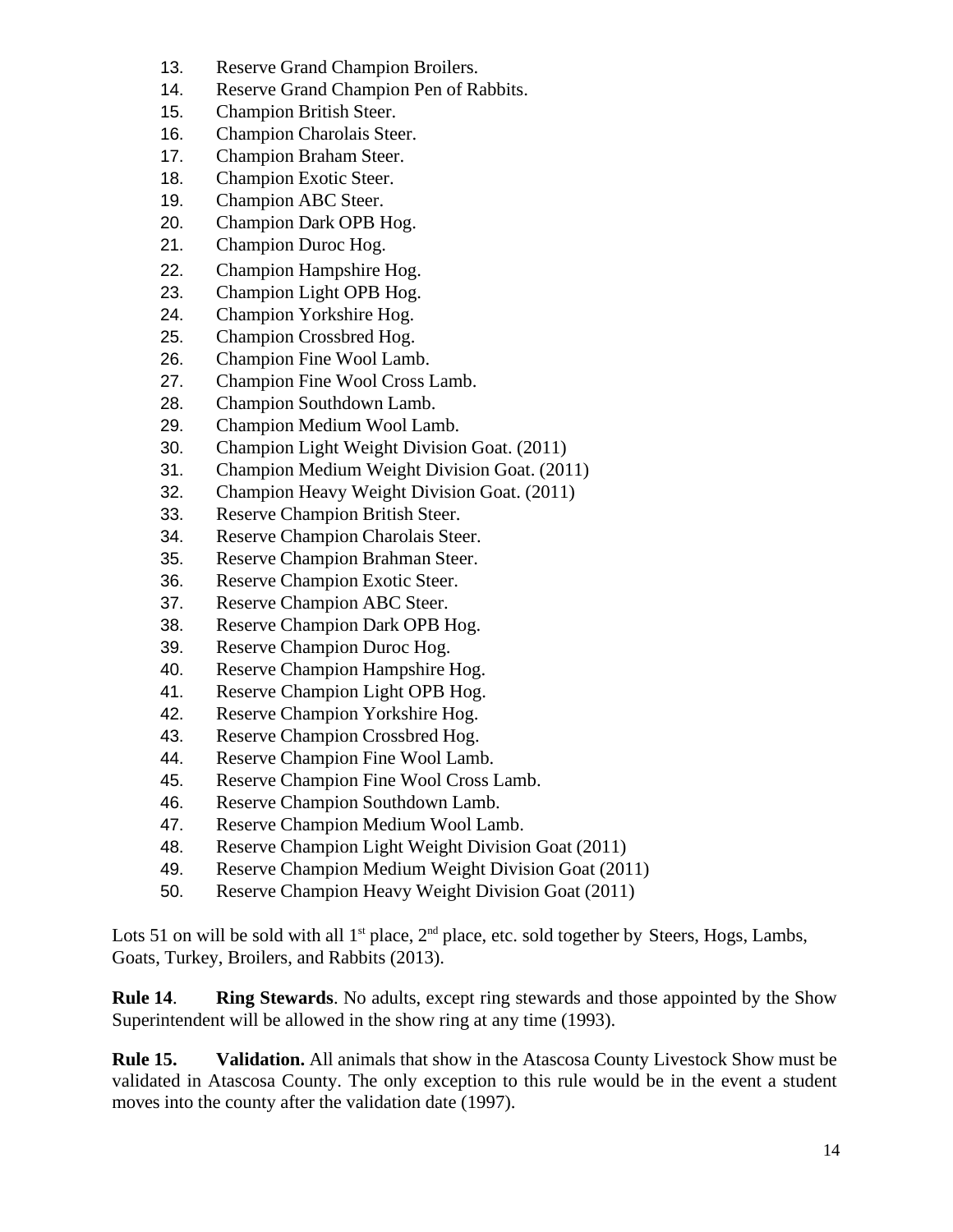#### **Rule 16. Cattle Department. Classes and Premium List.**

- A. Age of Animal. Steers do not have to have their milk teeth.
- B. Validation. Steers must be validated during the state steer validation period and carry the state validation ear tag. Steers that show in the Atascosa County Livestock Show must be validated in Atascosa County unless a student moves into the County after the validation date (1997). All tags removed upon validation of steer, and only the validation tag shall be present during the show. All others tags must be removed. (2017)
- C. Entry Fee. An Entry fee of \$20.00 **(2007)** will be charged for all cattle (beef breeding heifers and steers). Entry fee must accompany all entry cards.
- D. Alcoholic Beverages. No Beer will be allowed on the Show Grounds for the purpose of giving to calves in order to put fill on them. No pumping of steers allowed. (2006)
- E. Steer Classification. All steers will be classified by the one-person classifier at the time of weigh-in. All steers will be weighed by breeds. The order will follow the show order. Steers not present at the time of weigh-in for a particular breed will automatically be classified as Exotic (2004). The classifier will be hired by the Atascosa County Livestock Show for the sole purpose of classifying steers. All decisions of the classifier are final, with no exceptions (1998). All exhibitors must lead their steer at the time of weigh-in with the exceptions noted in ARTICLE XII- Section 13. (2004).
- F. Steer Breeds. Steer classes will be established within the following breeds:
	- 1. British.
	- 2. Charolais and Charolais Cross (at least 50% Charolais).
	- 3. Brahman and Brahman Cross (at least 50% Brahman).
	- 4. ABC to exhibit at least 3/8 Brahman influence and including Santa Gertrudis Cross (at least 50% Santa Gertrudis).
	- 5. Exotic
- G. Steer Weights and Classes. Steers must weigh a minimum of 900 pounds. After weighing, those steers meeting minimum weight will be divided equally into a light and heavy class in each breed, provided there are 5 animals per breed. If a breed has more than 18 (2020) animals, the classes will be divided into light, medium, and heavy weights. No more than 9 animals per class, if there are more than 9 animals per class, 4 classes will be created. An additional class will be added as needed each time the number of any class exceeds 9. (2016)
- H. Grooming Materials. Steers will have no change of the major color pattern of the animal by painting or dyeing. Any grooming material, except hoof dressing, that allows color to come off from any animal will not be allowed to show. All steers must be dehorned except in the breeds where scurs are acceptable for breed classification (2000).
- I. Breeding Classes. Classes will be established for the following breeds:
	- 1. British (Angus, Hereford, and Shorthorn).
	- 2. European
	- *3.* American (1997)
	- *4. Crossbred ABC (2021)*
	- *5. Crossbred AOB (2021)*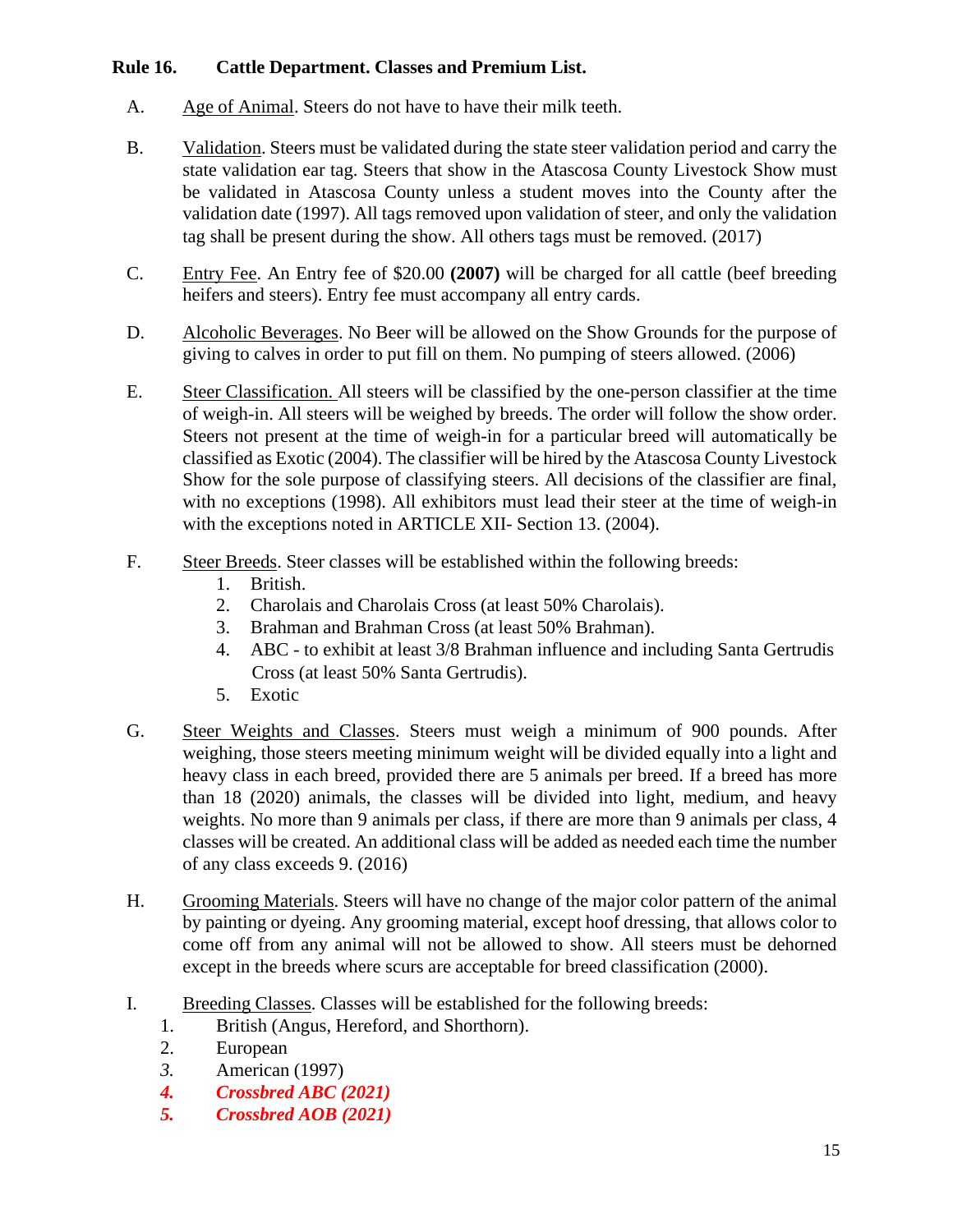*For Breeds 1, 2, or 3, (2021)* these animals must be purebred with the registration papers or certification (AOB, ABC, Star Five, Black Gold, Etc.) papers from the parent breed association or certified by the TCCA and have official TCCA, AOB, or ABC ear tag and certificate number in the name of the exhibitor at the time of the show. (2011) *For Breeds 4 & 5, these crossbred females will be officially ear tagged for identification and aged at county heifer validation in October of preceding show year and have a County Ear Tag in the name of the exhibitor at the time of show. These females will be classified during check-in process at show by our Beef Classifier as either ABC or AOB Breeds. (2021)* 

- J. All steers will be slick shorn to conform to major show guidelines. *(*Hair no more than one quarter inch in length over the entire body. Executive Committee interpretation as per instructions from the Board of Directors (1996)). Prior to weigh, classification and registration paper check in, all breeder identification ear tags need to be removed from the market steer and breeding heifers ear. TJLA ear tags will be allowed in heifers. Only state steer validation tags will be allowed in steers. (2017)
- K. Spring Jr Heifers Calved on or after 04/01 of the year preceding the show. (2006) Winter Jr Heifers - Calved 01/01 - 03/31 of the year preceding the show. Fall Sr Heifers - Calved 10/01 - 12/31 of the second year preceding the show. Summer Sr Heifers - Calved 07/01 - 09/30 of the second year preceding the show. Spring Jr Yearling Heifers - Calved 04/01 - 06/30 of the second year preceding the show. Winter Jr Yearling Heifers - Calved 01/01 - 03/31 of the second year preceding the show. Cows - Not to be older than 36 months of age at the time of the show. This age class must have calf at side or be palpated safe in calf by a licensed veterinarian by the day of the show.

| <b>Breed</b>   | <b>Class</b> | <b>Class</b> | <b>Class</b> |
|----------------|--------------|--------------|--------------|
| <b>British</b> | . Light      | 2. Medium    | 3. Heavy     |
| Charolais      | 4. Light     | 5. Medium    | 6. Heavy     |
| <b>Brahman</b> | 7. Light     | 8. Medium    | 9. Heavy     |
| ABC            | 10. Light    | 11. Medium   | 12. Heavy    |
| Exotic         | Light        | 14. Medium   | 15. Heavy    |

#### **Department A. Steers**

#### **Department B. Breeding Beef**

| <b>Breed</b>   | <b>Spring</b><br>Junior<br><b>Heifers</b><br>April - June<br>2021 | <b>Winter</b><br><b>Junior</b><br><b>Heifers</b><br>Jan - Mar<br>2021 | <b>Fall Senior</b><br><b>Heifers</b><br>Oct. – Dec<br>2020 | <b>Summer</b><br>Senior<br><b>Heifers</b><br>July - Sept<br>2020 | Spring<br><b>Junior</b><br>Yearling<br><b>Heifers</b><br>April - June<br>2020 | <b>Winter</b><br>Junior<br>Yearling<br><b>Heifers</b><br>Jan – Mar.<br>2020 | <b>Cows less</b><br>than 36<br>months of<br>age<br>Born on or Before<br>1/20/2019 |
|----------------|-------------------------------------------------------------------|-----------------------------------------------------------------------|------------------------------------------------------------|------------------------------------------------------------------|-------------------------------------------------------------------------------|-----------------------------------------------------------------------------|-----------------------------------------------------------------------------------|
| <b>British</b> |                                                                   | 2.                                                                    | 3.                                                         | 4.                                                               | 5.                                                                            | 6.                                                                          |                                                                                   |
| European       | 8.                                                                | 9.                                                                    | 10.                                                        | 11.                                                              | 12.                                                                           | 13.                                                                         | 14.                                                                               |
| American       | 15.                                                               | 16.                                                                   | 17.                                                        | 18.                                                              | 19.                                                                           | 20.                                                                         | 21.                                                                               |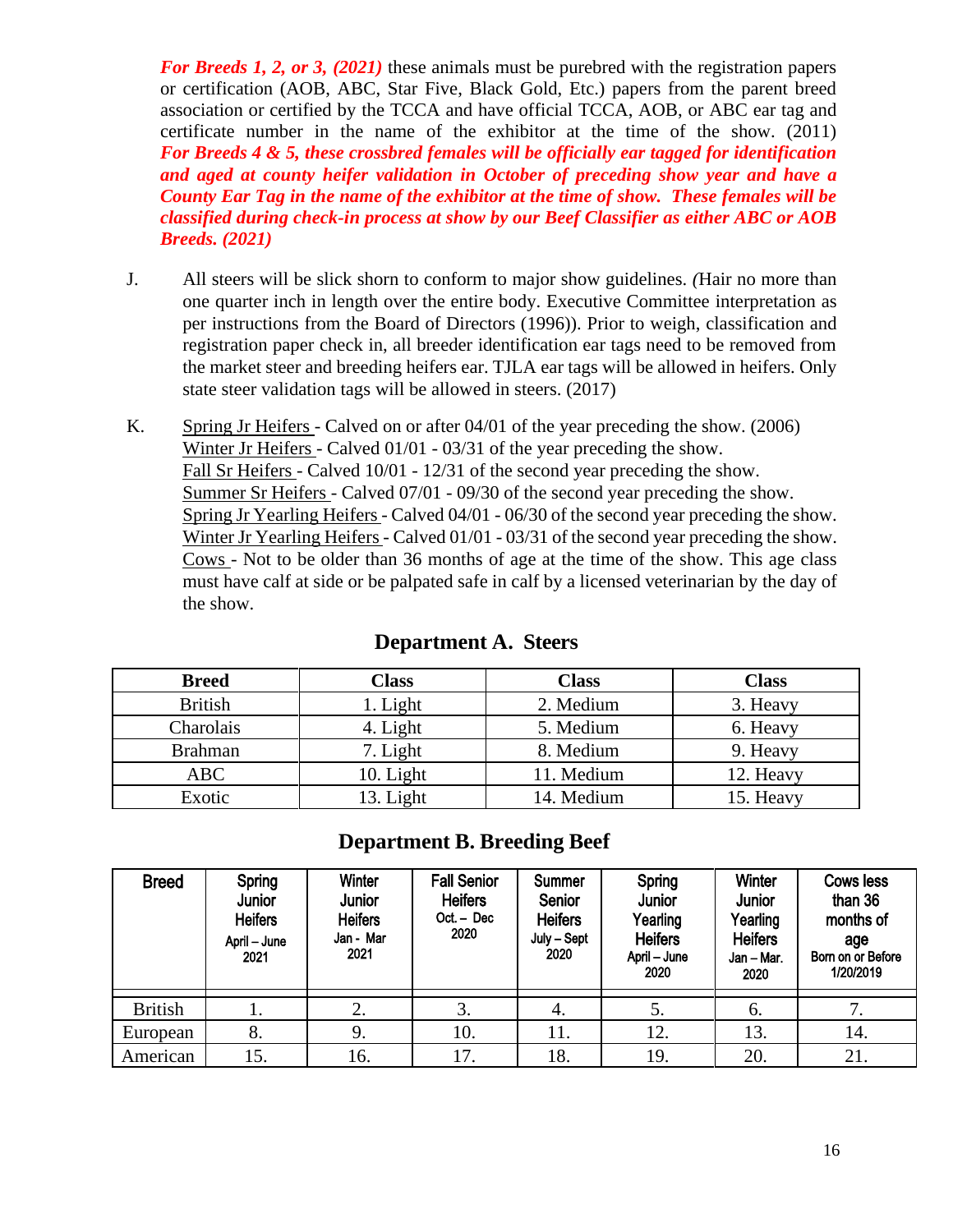### **Rule 17. Swine Department. Classes and Premium List.**

- A. Market Swine. Classes will be established for the following breeds:
	- 1. Dark Other Pure Breed. (Dark OPB: Berk, Spot, Poland China, Hereford, Tamworth, and any purebred with hair and/or pigment other than white.) (2018) (Revised 2019)
	- 2. Duroc.
	- 3. Hampshire.
	- 4. Light Other Pure Breeds. (Light OPB: Chester and Landrace. White hair and white pigment.) (2018)
	- 5. Yorkshire.
	- 6. Crossbred.

Market swine must weigh 190-280 pounds (2013) with a three-pound tolerance at each end (187-283) (2011). Weight Limits will be strictly enforced (1998). Gilts may be shown in the market class. After all swine are weighed, those weighing within the above weight limits will be divided equally into a light, medium and heavy weight class within each breed. If there are more than 75 in a breed, classes will be split into light, medium, light heavy and heavy weight. If there are more than 100 in a breed, classes will be split into light, light medium, medium (2020) light heavy and heavy weight. An additional class will be added as needed each time the number in any once class exceeds 25. (2013)

B. Breeding Swine. Gilts may be entered and exhibited in both the market and breeding swine classes. The breeding gilts must have registration of ownership by December 1. Only purebred Berkshire, Chester White, Hampshire, Duroc, Landrace, Poland China, Spotted Poland China, and Yorkshire, Tamworth and Hereford, or any other breed registered in a recognized breed association, (2013) will be allowed. Registration papers will be checked after time of weigh in for the market show (2011). After all registration papers are checked, eligible animals will be divided equally into three classes by age. If there are more than 75 breeding gilts, 4 classes will be created. An additional class will be added as needed each time the number in any one class exceeds 25. (2013)

Class 1- the youngest gilts farrowed through Sept  $15<sup>th</sup>$  of the preceding year.

Class 2- gilts not included in class 1or 3.

Class 3- the oldest gilts farrowed beginning July 1st of the preceding year (2013)

- C. Entry Fee. An entry fee of \$20.00 (2007) per head will be charged on all swine. Entry fee must accompany entry card.
- D. Grooming Materials. Swine must be classified, weighed and be (2017) shown "free of product".
- E. Validation. All market swine must be validated on or before November 15<sup>th</sup>. Market swine must be properly tagged and ear notched. Proper ear notches must be recorded on the validation form. If a mistake in recording ear notches occurs, corrections must be made in writing to the validation chairman prior to January  $1<sup>st</sup>(2011)$ . If the ear notches on a market swine (during weigh-in) do not match those that were recorded, that animal may be disqualified from being shown. The Show Superintendent, the Swine Superintendent, and the Validation Chairman will make the final decision on the eligibility of those animals with ear notch discrepancies (2003). Market swine that show in the Atascosa County Livestock Show must be validated in Atascosa County unless a student moves into the County after the validation date (1997).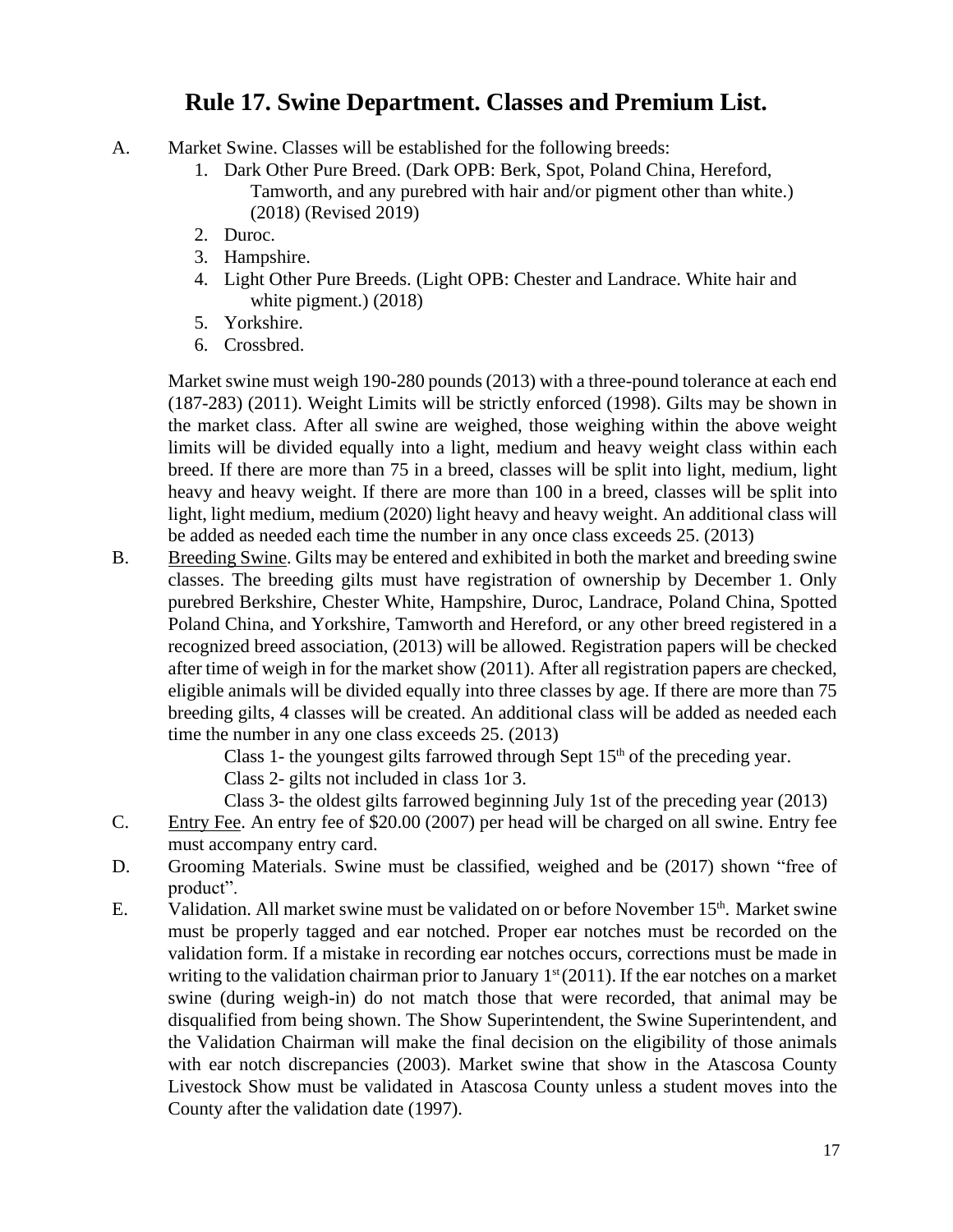- F. Breeds of swine will be declared at time of weigh-in (1999).
- G. Swine Classification- classification of swine will take place at the time of weigh in. ACLS shall provide a classifier, not to be the swine judge, to perform the classification procedure. Any animal not exhibiting the appropriate characteristics for the breed, as determined by the classifier, shall be moved to the cross class. All decisions of the classifier are final with no exceptions. (2020)

| <b>Breed</b> | <b>Class</b> |
|--------------|--------------|
| Dark OPB     | 1. Light     |
| Dark OPB     | 2. Medium    |
| Dark OPB     | 3. Heavy     |
| Duroc        | 4. Light     |
| Duroc        | 5. Medium    |
| Duroc        | 6. Heavy     |
| Hampshire    | 7. Light     |
| Hampshire    | 8. Medium    |
| Hampshire    | 9. Heavy     |
| Light OPB    | 10. Light    |
| Light OPB    | 11. Medium   |
| Light OPB    | 12. Heavy    |
| Yorkshire    | 13. Light    |
| Yorkshire    | 14. Medium   |
| Yorkshire    | 15. Heavy    |
| Crossbred    | 16. Light    |
| Crossbred    | 17. Medium   |
| Crossbred    | 18. Heavy    |

### **Department D. Market Swine**

*(2018)* (Revised 2019)

### **Department E. Breeding Swine**

All Breeds:

Class 1- the youngest gilts farrowed through Sept  $15<sup>th</sup>$  of the preceding year.

Class 2- gilts not included in class 1or 3.

Class 3- the oldest gilts farrowed beginning July 1st of the preceding year (2013**)**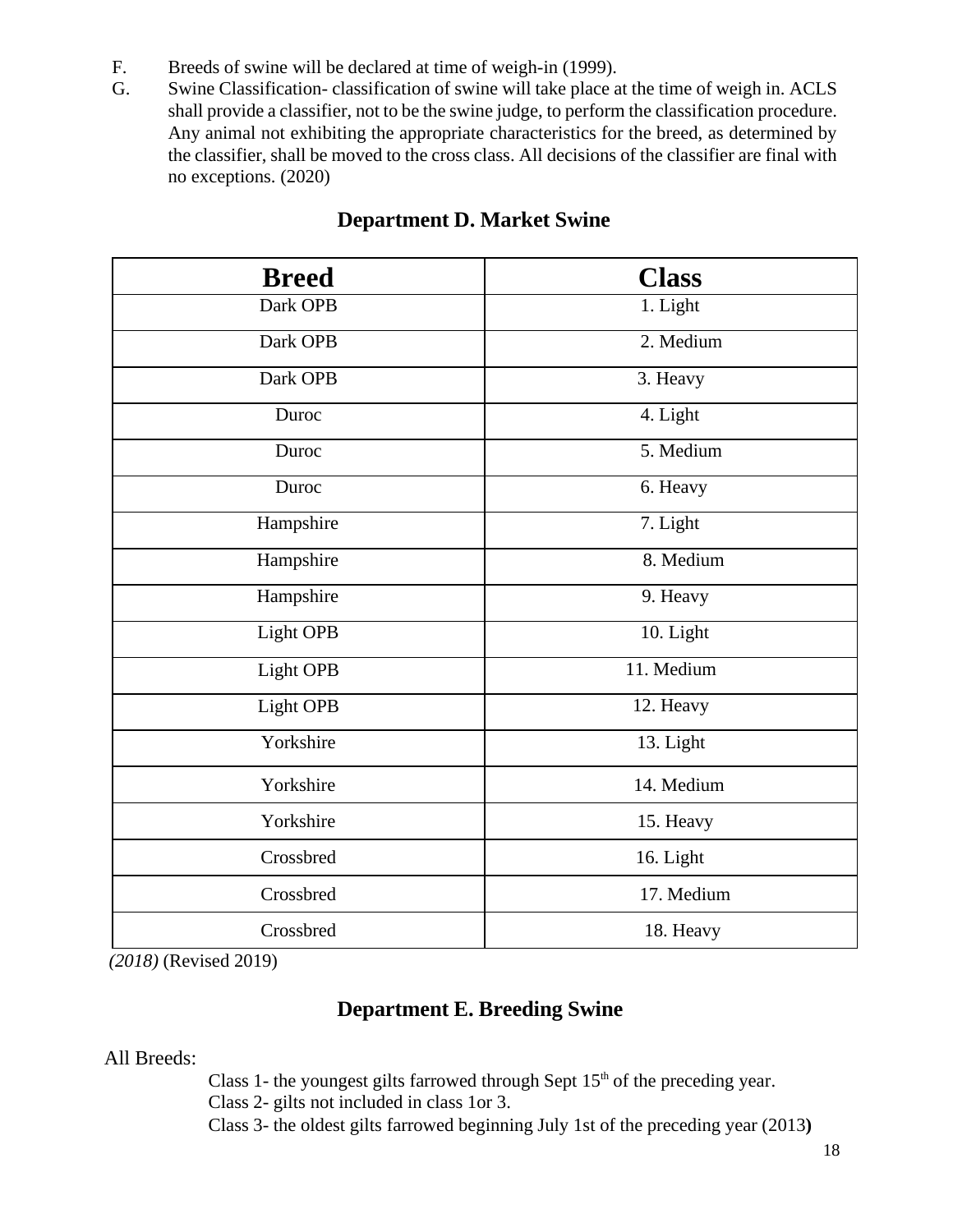## **Rule 18. Sheep Department. Classes and Premium List**

- A. Age of animals. Lambs do not have to carry their milk teeth.
- B. Entry Fee. An entry fee of \$20.00 (2007) will be charged for market lambs. Entry fee must accompany entry.
- C. Grooming. All lambs will be shown with no artificial coloring and must be shorn slick at time of showing. Wool may be left on the legs from the knee and hock down.
- D. Validation. All market lambs will be validated and permanently ear tagged prior to November 1 (1998). Lambs that show in the Atascosa County Livestock Show must be validated in Atascosa County unless a student moves into the County after the validation date (1997).
- E. Weight and Classes. Lambs must weigh a minimum of 80 pounds, with a 2-pound tolerance. (78lbs) (2013). Ewe lambs may be shown in the market class. Lambs will be classified by the judge prior to the start of the show. Lambs will be weighed by scale prior to the show at the time designated by the Superintendent. There will be no weigh back. (2009) After classification and weighing is completed, the lambs will be divided into two equal classes, provided there are 5 animals per breed (2017) except when the total in a breed exceeds *29* (2020), then the breed will be divided into three equal classes. (2001) No more than 10 animals per class, if there are more than 10 animals per class. 4 classes will be created. An additional class will be added as needed each time the number of any class exceeds 10. (2020) The class will be posted stating how many will place in each class. (1999)

Lamb classes will be as follows:

- 1. Fine Wool Delaine, Rambouillet, or a cross between the two breeds.
- 2. Fine Wool Cross A first cross of a fine wool with a Suffolk, Hampshire, Corriedale, or Columbia.
- 3. Southdown (1997).
- 4. Medium Wool Hampshire, Shropshire, Suffolk, Columbia Cross, or Dorset
- F. Breeds of lambs will be declared at time of weigh-in (1999).

| <b>Breed</b>    | <b>Class</b> | <b>Class</b> | <b>Class</b> |
|-----------------|--------------|--------------|--------------|
| Fine Wool       | 1. Light     | 2. Medium    | 3. Heavy     |
| Fine Wool Cross | 4. Light     | 5. Medium    | 6. Heavy     |
| Southdown       | 7. Light     | 8. Medium    | 9. Heavy     |
| Medium Wood     | 10. Light    | 11. Medium   | 12. Heavy    |

### **Department F. Market Lambs**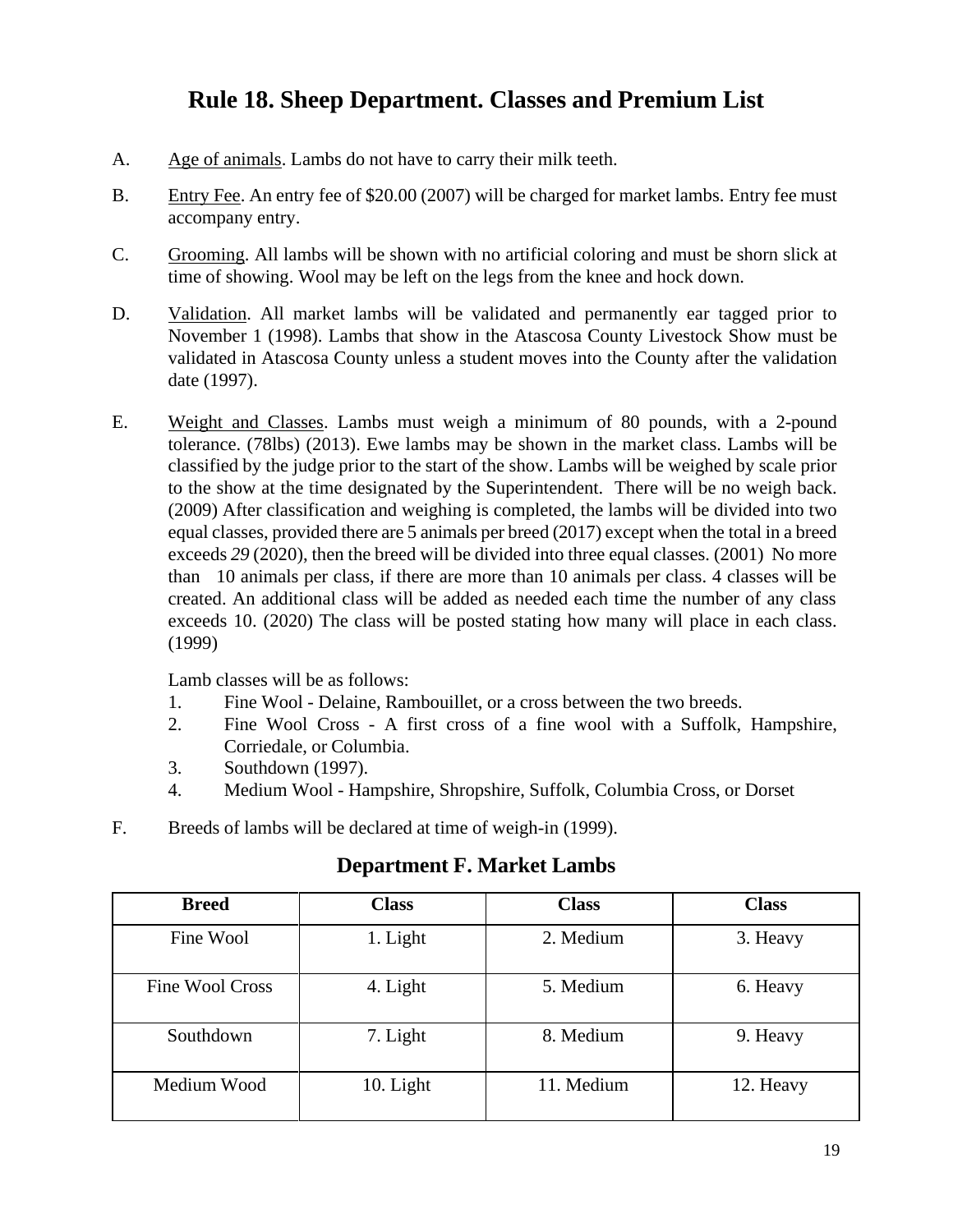## **Rule 19. Poultry Department. Classes and Premium List**

- A. Entry Fee and Validation. An entry fee of \$20.00 (2007) will be charged for poultry entries. All fees accompany entries and validation cards must be turned in the same day.
- B. Broilers. An entry will consist of one pen of three birds. Exhibitors must order birds in multiples of 25. Each exhibitor will be allowed to enter two pens of broilers in the Atascosa County Livestock Show. Multiple immediate family members exhibiting broilers must order a minimum of 25 birds per family exhibitor (example, brother and sister - 50 birds) (2003). All broilers will be purchased through the ACLS, straight run or same as San Antonio Livestock Show (2001) and will be wing banded. Broilers losing their bands will not show. Age of broilers to be determined by poultry committee (2000).
- C. Turkeys. Must be purchased from the San Antonio (2000) Show Turkey source. The turkeys may be ordered by the Ag Science Teacher or County Agent only and must be picked up by that person. The turkeys will be wing banded at hatching and that band assigned to the exhibitor must be in place and untampered with to be eligible to show. The Grand Champion Turkey will be selected from the class winners of Class 2 (Turkey Hen) and Class 3 (Turkey Tom). The Reserve Champion Turkey will be selected from the other class winner and the 2na Place from the class in which the Grand Champion Turkey was selected (2005).
- D. Check-in. No wet birds will be allowed to check in at time of poultry sift (1998).
- E. Sifting. There will be no weigh-in or minimum weights on poultry. Birds will continue to be sifted for bruises, broken bones, missing wing bands, external parasites, and sex characteristics (1998).

| <b>Species</b>  | <b>Class</b> |
|-----------------|--------------|
| <b>Broilers</b> |              |
| Turkey Hen      | ـ ت          |
| Turkey Tom      | ້.           |

### **Department G. Market Poultry Classes**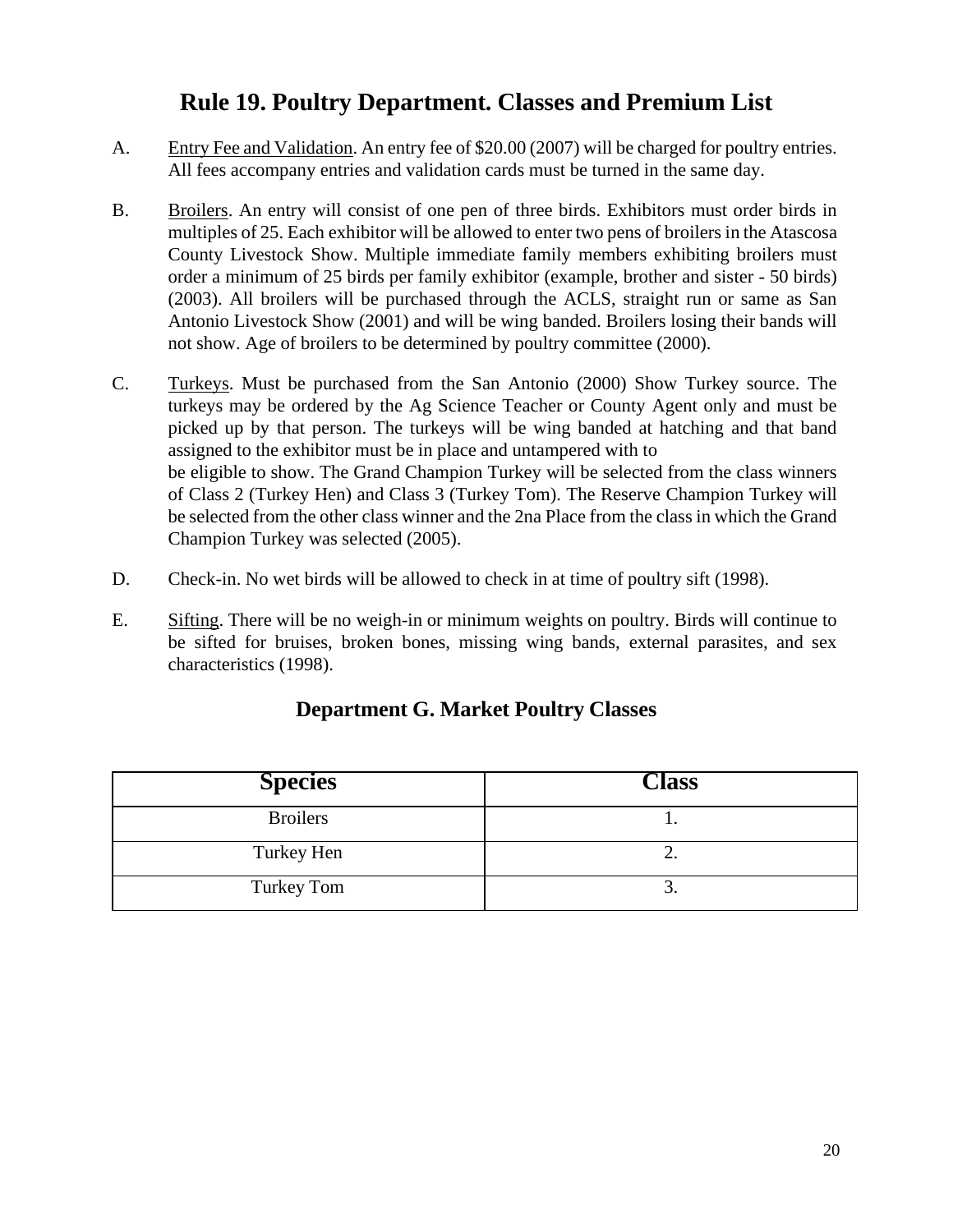### **Rule 20. Rabbits. Classes and Premiums.**

- A. Ownership. Exhibitors shall have raised their meat pens or have owned them on or before the validation date (2004).
- B. Entry Fee. Entry fee shall be \$20.00 (2007) for all rabbit entries.
- C. Standard of Breed. Rabbits must conform to standard of breed as so stated in the ARBA Standard of Perfection and be free from any elimination and disqualification including but not limited to any sign of disease, ear canker or sore hocks (2000).
- D. Meat Pen. A meat pen entry shall consist of three rabbits, same breed, either sex, with an age limit of 10 weeks, a minimum weight limit of 3 lbs. and 8 oz., and a maximum weight limit of 5 lbs. and 8 oz. with a 2-ounce tolerance. (2017).
- E. Placing for Meat Pens. Meat pen entries will be placed and sold according to the General Rules and Regulations, and will be shown in one class regardless of breed.
- F. Pre-Sifting. Market rabbits will be sifted by the judge before entering the show ring. Exhibitors must declare which rabbits constitute the meat pen prior to rabbits being weighed and sifted. If any rabbit in a pen is overweight or underweight, the entire pen is disqualified from competition. If the judge disqualifies any one rabbit in the pen from competition, the entire pen is disqualified. (2017)
- G. Identification. All meat pen rabbits will have a permanent legible mark tattooed in the left ear by the validation committee. Each entry of rabbits will receive the same tattoo. In the event of a family exhibiting multiple entries they must designate at time of show which rabbits would be exhibited as a meat pen. All pens must be entered in the exhibitor's name at validation. (2008)
- H. Validation. The validating committee must validate all meat rabbits. The validation date shall be not less than 30 days prior to the show or more than 35 days prior to the show (2004).

#### **Department H. Pen of Rabbits**

| $   -$ | Alass |
|--------|-------|
| ---    | . .   |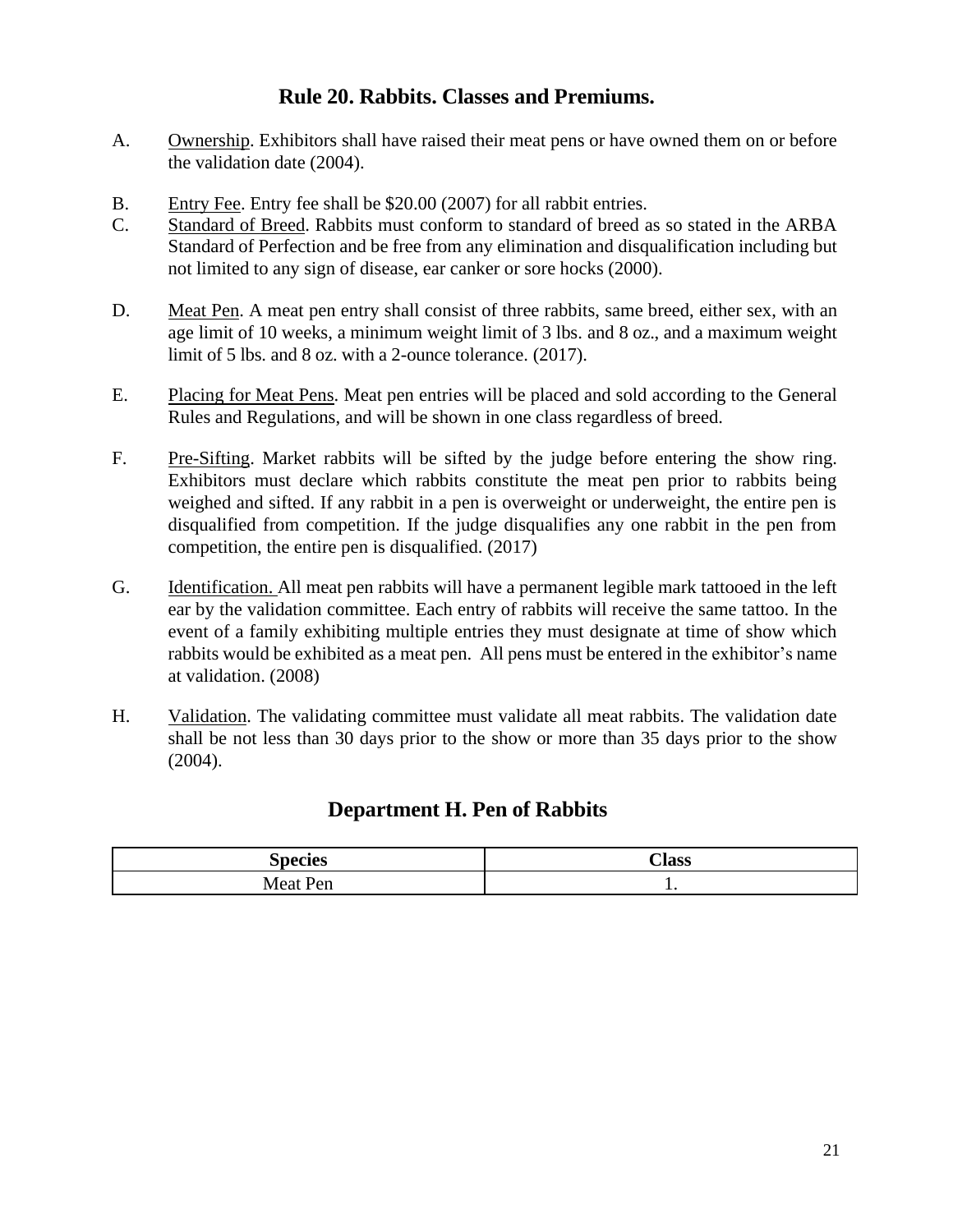## **Rule 21. Goats. Classes and Premium List.**

- A. Age of Animals. Kids do not have to carry their milk teeth.
- B. Entry Fee. An entry fee of \$20.00 (2007) will be charged for market goats. Entry fee must accompany entry.
- C. Grooming. All goats will be shown with no artificial coloring and must be slick shorn from the knees and hocks up, excluding the tail.
- D. Validation. All market goats will be validated and permanently ear tagged prior to November 1. Goats that show in the Atascosa County Livestock Show must be validated in Atascosa County unless a student moves into the County after the validation date.
- E. Weight and Classes. Goats must weigh a minimum of 60 lbs. and a maximum of 115 lbs., with a 2-pound tolerance. (58lbs.-117lbs.) (2013). Does may be shown in the market class. Goats will be weighed by scale prior to the show at a time designated by the Show Superintendent. (2009) There will be no weigh back. (2009) After weigh in, goats weighing above the minimum and below the maximum weights will be divided equally into 6 classes. These classes will be divided into 3 divisions- light, middle, and heavy (2014)

If there are more than 140 (2014) goats, seven (2014) classes will be formed. An additional class will be formed for each additional 20 head. If more than six classes are established, the goat superintendent will decide what division the class will be added to. (2010) There will be a division champion and reserve champion for all three divisions. These three division champions will compete for Grand Champion Goat and the reserve of the division will compete against the two remaining champions for Reserve Champion Goat.

- Ex. Class 1 and Class 2 Light Weight Division Class 3 and Class 4 – Middle Weight Division Class 5 and Class 6 – Heavy Weight Division
- F. Horns. All goats' horns must be tipped blunt before arrival on grounds.
- G. Restraint. Exhibitors will be allowed to use halters or collars in the show ring.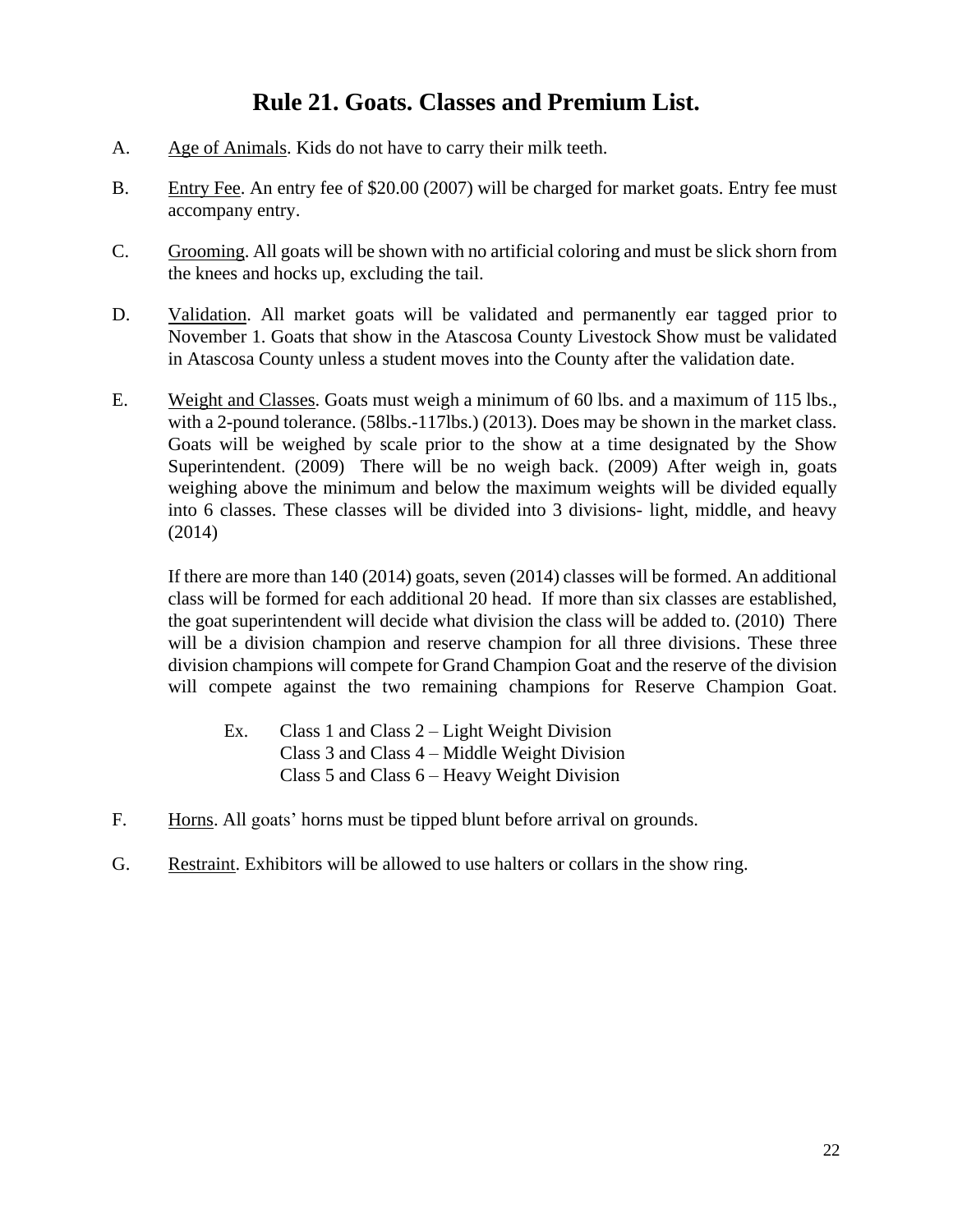| <b>Species</b>     | <b>Class</b>           |
|--------------------|------------------------|
| <b>Market Goat</b> | 1. Light Weight        |
| <b>Market Goat</b> | 2. Medium Light Weight |
| <b>Market Goat</b> | 3. Heavy Light Weight  |
| <b>Market Goat</b> | 4. Light Medium Weight |
| <b>Market Goat</b> | 5. Medium Weight       |
| <b>Market Goat</b> | 6. Heavy Medium Weight |
| <b>Market Goat</b> | 7. Light Heavy Weight  |
| <b>Market Goat</b> | 8. Medium Heavy Weight |
| <b>Market Goat</b> | 9. Heavy Weight        |

### **Department I. Market Goats**

### Department J. Breeding Goat Show

H. Breeding Goats. Breeding Goats will be divided into 1 division: Registered Nannies and Wether Doe (Unregistered) will all show together within same classes. (2017)

#### Registered:

All nannies must be born and registered in the year preceding the show. I.e. – in 2015, breeding nannies should be born between January 1, 2014 to September 30, 2014. Entries must be registered in the name of the exhibitor. (2016)

#### Wether Doe (Unregistered):

Does may be shown with hair or slick shorn. Must be validated with County or State validation tag during County goat validation. At the time of show, does must not possess more than their first set of yearling teeth.

#### Weight and Classes:

Registered Nannies and Wether Does will be weighed in by ACLS officials. Nannie and Does will be shown by weight with up to 3 classes determined by the Goat Superintendent. (2017)

| <b>Breed</b>                               | <b>Class 1</b>     | Class 2            | Class 3            |
|--------------------------------------------|--------------------|--------------------|--------------------|
| Registered Nannies &<br><b>Wether Does</b> | TBD after weigh in | TBD after weigh in | TBD after weigh in |
| Wether Doe -<br>Unregistered               | TBD after weigh in | TBD after weigh in | TBD after weigh in |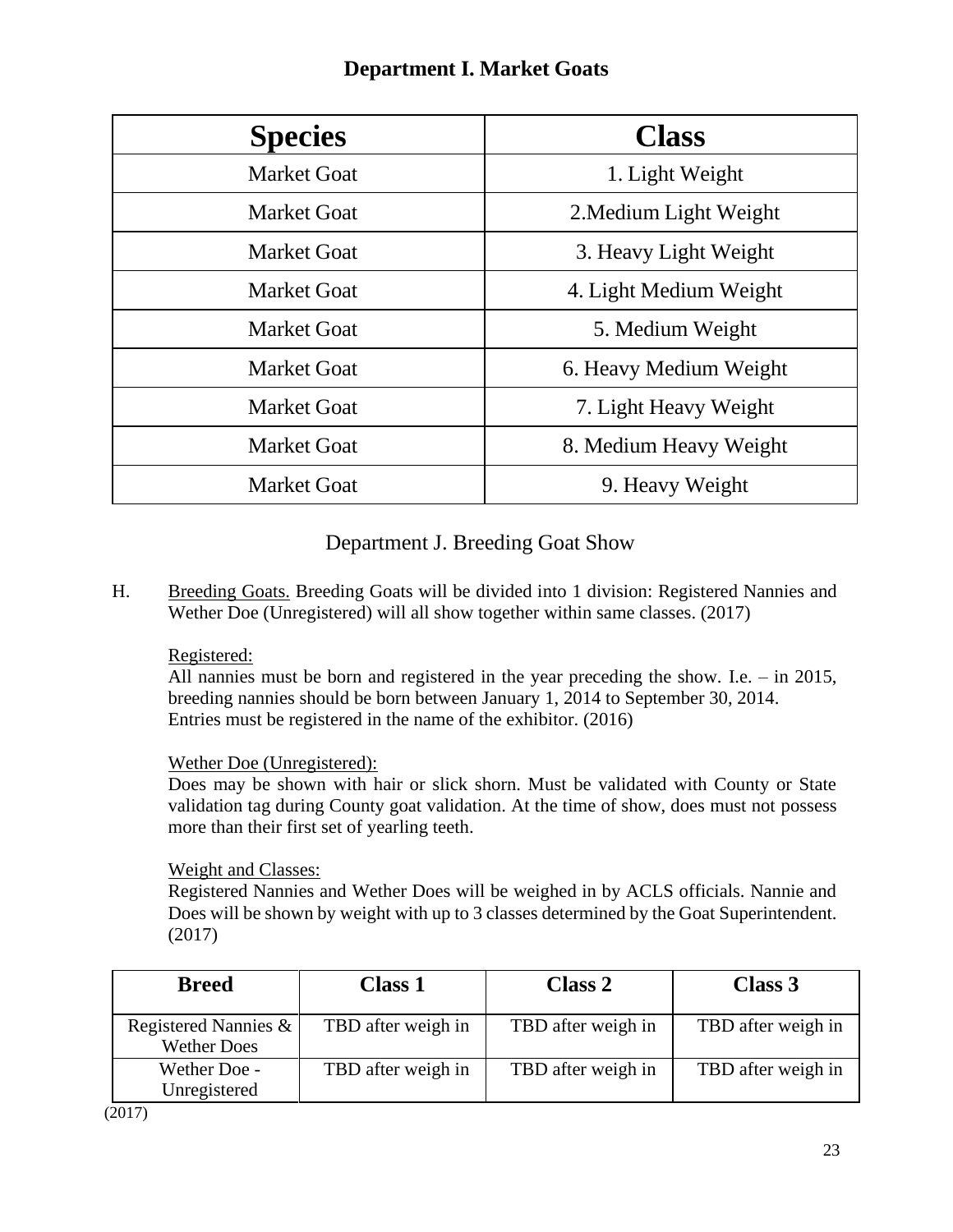## **Rule 22. Agricultural Mechanics Project Show.**

- A. Exhibitors in the Farm Mechanics Division will consist of labor saving devices, decorative objects from the home or lawn and tractors (2017) farm machinery or equipment that has been constructed or reconstructed (2017) by the exhibitor. The work must have been done by FFA and 4-H members under the leadership of their Ag Science Teacher, adult leaders, or County Extension Agents.
- B. The following factors will be used in judging the projects:
	- 1. Quality of Workmanship 30 points.
	- 2. Practicality 20 points.
	- 3. Degree of difficulty (skills displayed) 15 points.
	- 4. Design and materials 20 points.
	- 5. Finish 10 points.
	- 6. Portfolio 5 points.

Blue 90-100 points Red 80-90 points White 70-80 points

C. Judging criteria for Restoration projects: Criteria Points 1. Aesthetics 15 2. Authentic 20 3. Mechanical 40 4. Safety 10 5. Documentation and Research 15 Total 100

Blue 90-100 points Red 80-90 points White 70-80 points

- D. Every article for exhibition must be made by a member or members of good standing of the FFA Chapter or 4-H Club. Multiple projects of similar construction by the same exhibitor will be treated as one entry. (2009) Entries show commercialization will be disqualified.
- E. A junior division will be available to FFA and 4-H Members who are 13 years of or younger at the time of the entry. All entries will be judged together as a single division. The juniors will have the option to show in this division or compete in the regular divisions. Designation must be done at the entry time. (2007)
- F. Projects may be shown only one time.
- G. Exhibit cards will be attached to projects when they are set in place. The cards will be removed before judging and replaced after judging. A for sale sign may be placed on the exhibit after judging.
- H. The Atascosa County Livestock Show will not be responsible for fire, theft, vandalism, or destruction of exhibits.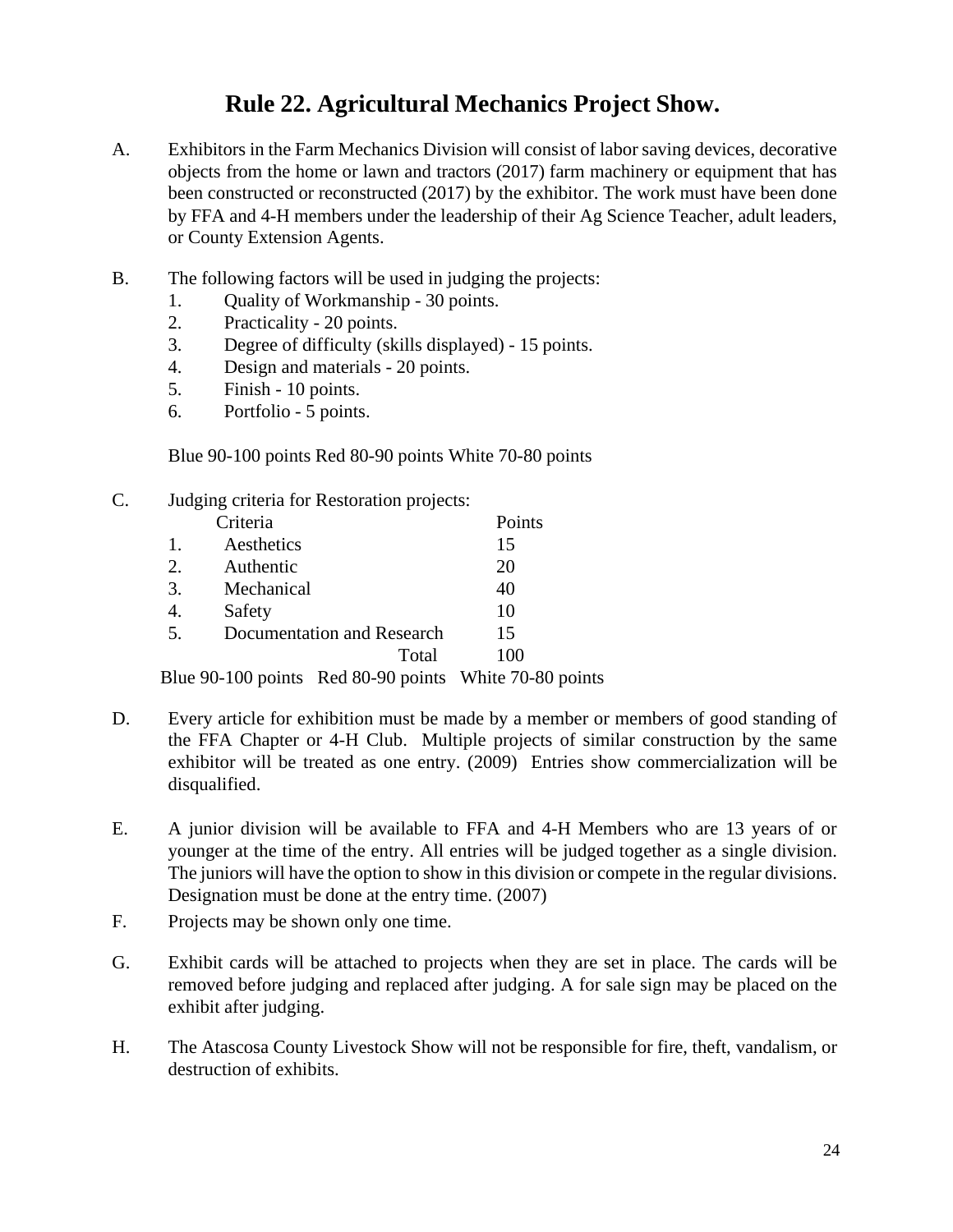- I. There will be a \$10.00 (2018) entry fee charged in this division. Blue, Red, and White ribbons will be awarded to each project. Rosettes will be awarded to the Champions and Reserve Champions in each of the divisions. (2015) Additional prizes may be awarded.
- J. A sweepstakes award will be awarded to the FFA Chapter or 4-H Club that accumulates the most points based on the following system:
	- 1. Points will be awarded for each entry based on its individual classification: Blue-3 points, Red-2 points, White-1 point. Grand Champion-3 points, Reserve Champion-2 points, Division Winner-1 point.
	- 2. In case of a tie, the Chapter or Club with the most class and division winners will be awarded the sweepstakes prize.
- K. The divisions are as follows:
	- I. Ag Machinery and Equipment.
		- 1. Shop Equipment
		- 2. Tractor Equipment
		- 3. Other
	- II. Truck Accessories.
		- 1. Front Bumper
		- 2. Rear bumper
		- 3. Bed Accessories.
		- 4. Other
	- III. Wildlife Equipment.
		- 1. Traps and Cages
		- 2. Blinds
		- 3. Feeders
		- 4. Other
	- IV. Trailers.
		- 1. Single Axle
		- 2. Multi-axle
	- V. Livestock Equipment.
		- 1. Gates and Panels
		- 2. Restraining Equipment
		- 3. Feeders
		- 4. Show Equipment
		- 5. Other
	- VI. Home & Lawn
		- 1. Home Interior
		- 2. Home Exterior
		- 3. Sculpture (cutouts) 4. Other (2009)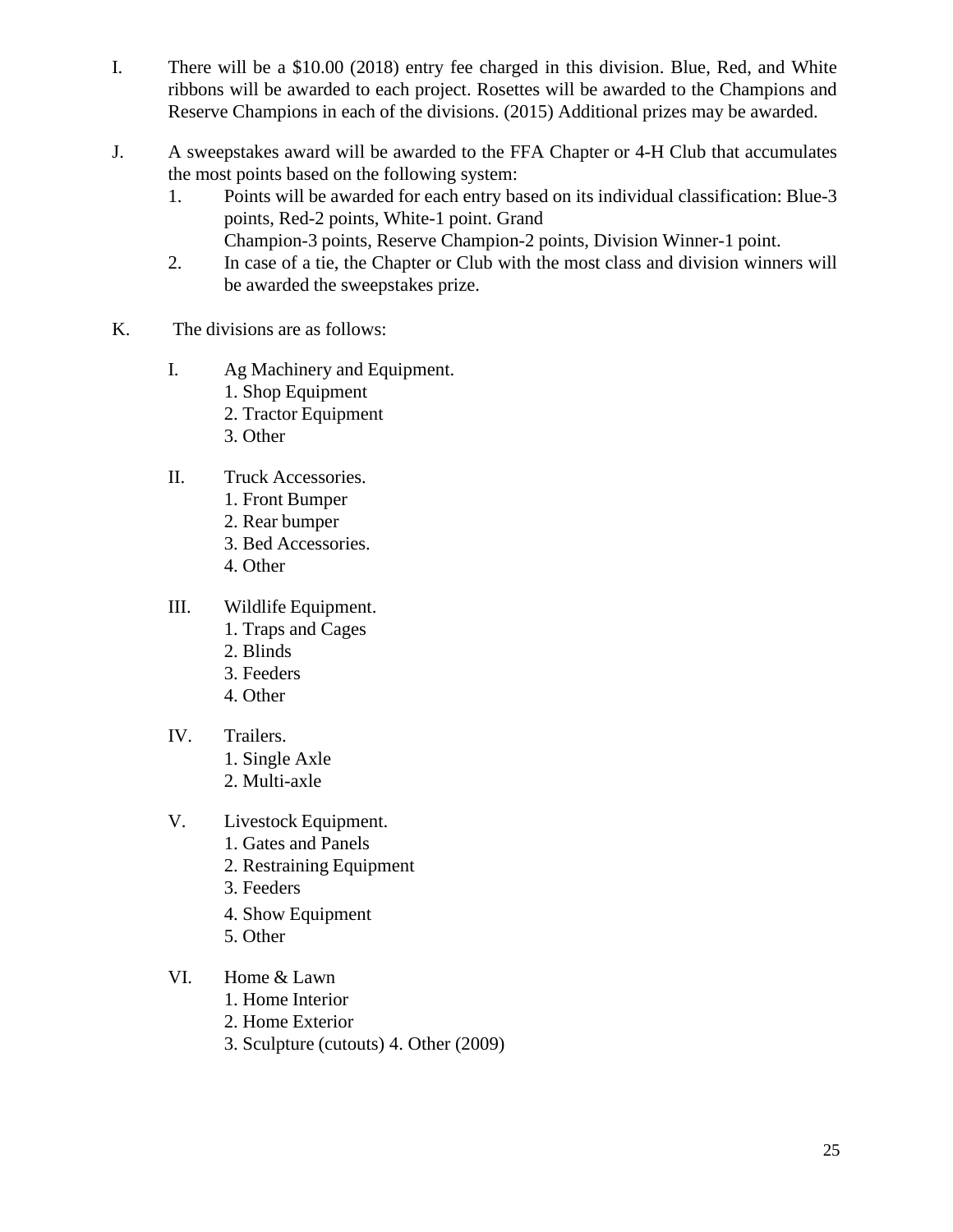- VII. Picnic Tables & Outdoor Furniture
	- 1. Tables with Seats
	- 2. Patio Tables
	- 3. Swings
	- 4. Other
- VIII. Barbecue Pits
	- 1. Stationary
	- 2. Vehicle Pulled
	- 3. Fire Pits
	- 4. Other
- IX. Junior Division
- X. Showmanship
	- 1. Must turn in a portfolio of:
		- \*Plans
		- \* Bill of Materials
		- \* Cutting List
		- \* Photo's
	- 2. Interview
- XI. Reconstructed (2017)
	- 1. Tractor
	- 2. Farm Equipment
	- 3. Other
- L. Any exhibit/project that uses any type of combustible fuel will not be allowed inside the Showbarn unless the combustible fuel product is removed from the exhibit. Otherwise the exhibit/project requiring such fuel must be located outside the building no less than 10 feet away. (2013) Tractors, Farm Equipment and other equipment in the restoration category must have less than 10 gallons of fuel in the fuel tank. (2017)
- M. Restoration and Ag Mechanic Projects will be competing for their own set of overall Champion and Reserve Champion Awards. (2017)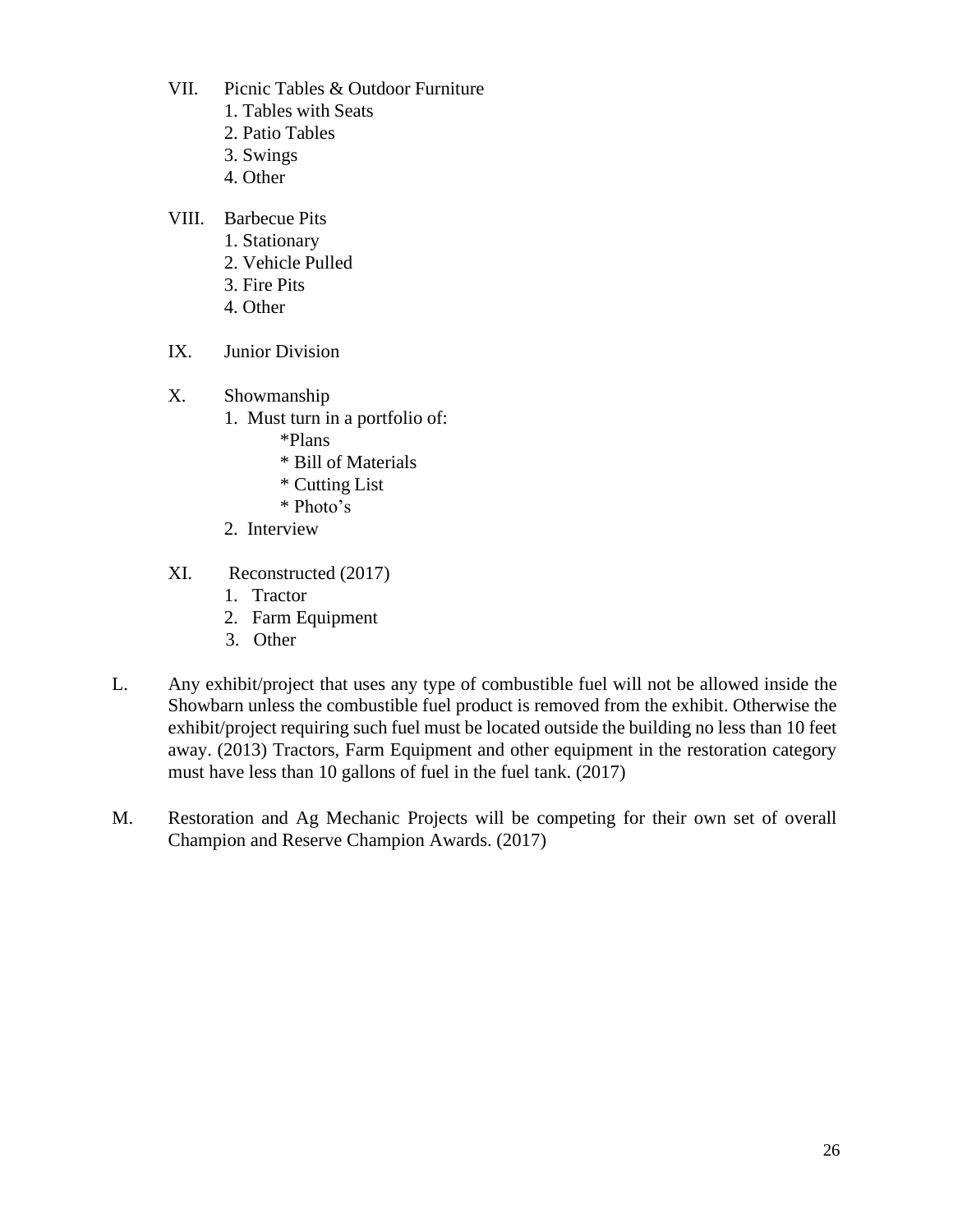## **Rule 23. Beef, Sheep, Goat, and Swine Skillathon**

Entry - An entry fee of \$5 (2017) made payable to A.C.L.S. shall be made online (2011) and accompanied by entry fee, to the Executive Secretary/Treasurer (2011) on or before the scheduled date for the November meeting.

Eligibility - Contestants must meet all Show Rule Requirements Divisions

The contest will be divided into three divisions. Junior Division is grades  $3<sup>rd</sup> - 5<sup>th</sup>$ , Intermediate Division is grades  $6<sup>th</sup> - 8<sup>th</sup>$  and Senior Division is grades  $9<sup>th</sup> - 12<sup>th</sup>$  at the time of the show. (2016)

Contest - Preliminary Round: Consists of written questions and skill stations or identification.

Finals: The top three contestants from the senior age division will advance to the finals. Finals may be asked to give a speech are to participate in an interview with a panel of judges.

Speech topics will not be announced until the selection of our top three senior individuals are selected.

Study Materials: - The questions and topics will come from the following sources: Beef Cattle Skillathon Study Guide: <http://animalscience-old.tamu.edu/beef-skillathon/index.html>

Sheep Skillathon Study Guide: <http://animalscience.tamu.edu/academics/sheep-goats>

Swine Skillathon Study Guides - The materials listed below will be used to develop the exams and the skills stations for the Swine Skillathon.

Study Materials for all Age Divisions (Junior, Intermediate, Senior) National Pork Board: [www.pork.org](http://www.pork.org/)

Youth PQA Plus Manual Quick Facts Menu - l called "The Pork Industry at a Glance" Texas AgriLife Extension Website:

[http://texas4-h.tamu.edu/project\\_swine](http://texas4-h.tamu.edu/project_swine) Swine Project Guide, Quiz Bowl questions, Market Evaluation, etc.

Additional Study Materials for Intermediate & Senior Age Divisions National Pork Producers Council <http://www.nppc.org/>

Texas Pork Producers web site: <http://www.texaspork.org/> USDA website: <http://www.usda.gov/wps/portal/usda/usdahome>

USDA FACTS SHEET- Fresh Pork from Farm to Table

[http://www.fsis.usda.gov/wps/portal/fsis/topics/food-safety-education/get-answers/food-safety-fa](http://www.fsis.usda.gov/wps/portal/fsis/topics/food-safety-education/get-answers/food-safety-fact-sheets/meat-preparation/fresh-pork-from-farm-to-table/CT_Index) [ct-sheets/meat-preparation/fresh-pork-from-farm-to-table/CT\\_Index](http://www.fsis.usda.gov/wps/portal/fsis/topics/food-safety-education/get-answers/food-safety-fact-sheets/meat-preparation/fresh-pork-from-farm-to-table/CT_Index)

#### STUDY RESOURCES WILL HAVE TO BE IDENTIFIED FOR THE GOATS!!

Helpers - Each Organization participating in the Skillathon Contest will provide at least two helpers to put on the contest. These helpers must be identified one hour prior to the start of the skillathon contest.

Contest Area - ACLS Livestock Superintendent will assure that adequate space & testing facilities is available for all participants and that the area is roped off and clear for designated participants.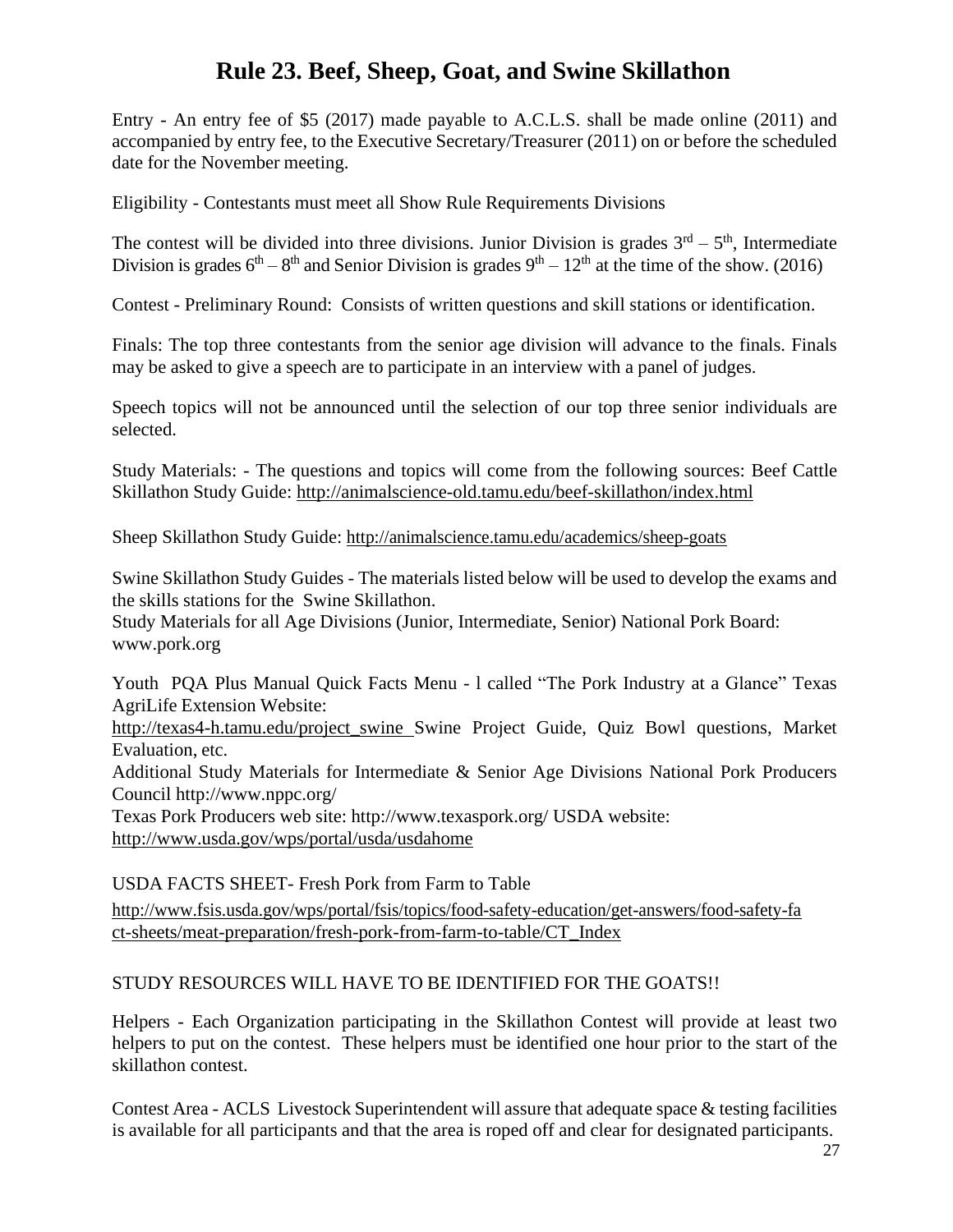## **Table of Contents**

Constitution and By-Laws

Page Number

| 1.  | <b>Article I – Name</b>                                    | 1              |
|-----|------------------------------------------------------------|----------------|
| 2.  | <b>Article II – Objective</b>                              | 1              |
| 3.  | <b>Article III- Organization</b>                           | 1              |
| 4.  | <b>Article IV- Membership</b>                              | $\mathbf{1}$   |
| 5.  | <b>Article V- Meetings</b>                                 | $\overline{2}$ |
|     | <b>Section 1 - Annual Meeting</b>                          | $\overline{2}$ |
|     | <b>Section 2 - Notice of Meeting</b>                       | $\overline{2}$ |
|     | <b>Section 3 - Special Meeting</b>                         | $\overline{2}$ |
|     | <b>Section 5 – Board Meeting Public Participation</b>      | $\overline{2}$ |
|     | Section 6 - Rules of Order                                 | $\overline{2}$ |
| 6.  | <b>Article VI- Board of Directors</b>                      | $\overline{2}$ |
|     | Section $1 -$ <b>Board of Directors</b>                    | $\overline{3}$ |
|     | <b>Section 2 – Required Members</b>                        | $\mathfrak{Z}$ |
|     | <b>Section 3 – Special Members</b>                         | $\mathfrak{Z}$ |
|     | Section $4 -$ <b>Quorum</b>                                | $\mathfrak{Z}$ |
|     | Section $5 - Vacancies$                                    | 3              |
|     | Section 6 – Meeting and Notice                             | $\mathfrak{Z}$ |
|     | Section 7 – Duties and Powers                              | $\mathfrak{Z}$ |
| 7.  | <b>Article VII- Executive Committee</b>                    | $\overline{3}$ |
| 8.  | <b>Article VIII - Officers, Duties, and Powers</b>         | 5              |
| 9.  | <b>Article IX- Financial and Accounting</b>                | 5              |
| 10. | <b>Article X - Amendments</b>                              | 6              |
| 11. | <b>Article XI - Adoption</b>                               | 6              |
| 12. | <b>Article XII - General Rules and Regulations</b>         | 6              |
|     | Section 7 - Protest                                        | 7              |
|     | <b>Section 12 - Ownership and Feeding Period</b>           | 7              |
|     | Section $20$ – Eligibility                                 | 8              |
|     | <b>Section 21 - Unethical Fitting &amp; Showing</b>        | C<br>8         |
|     | <b>Section 22 - Exhibitors Staying on the Show Grounds</b> | 9              |
|     | <b>Section 23 - Double Entry of Exhibits</b>               | 9              |
|     | <b>Section 24 - Unruly Animals</b>                         | 9              |
|     | <b>Section 25 - Entry Regulations</b>                      | 9              |
|     | Section 29 - Photographs                                   | 9              |
|     | <b>Section 30 - Exhibition of Animals During Sale</b>      | 10             |
|     | Section 34 – Thank You Letters                             | 10             |